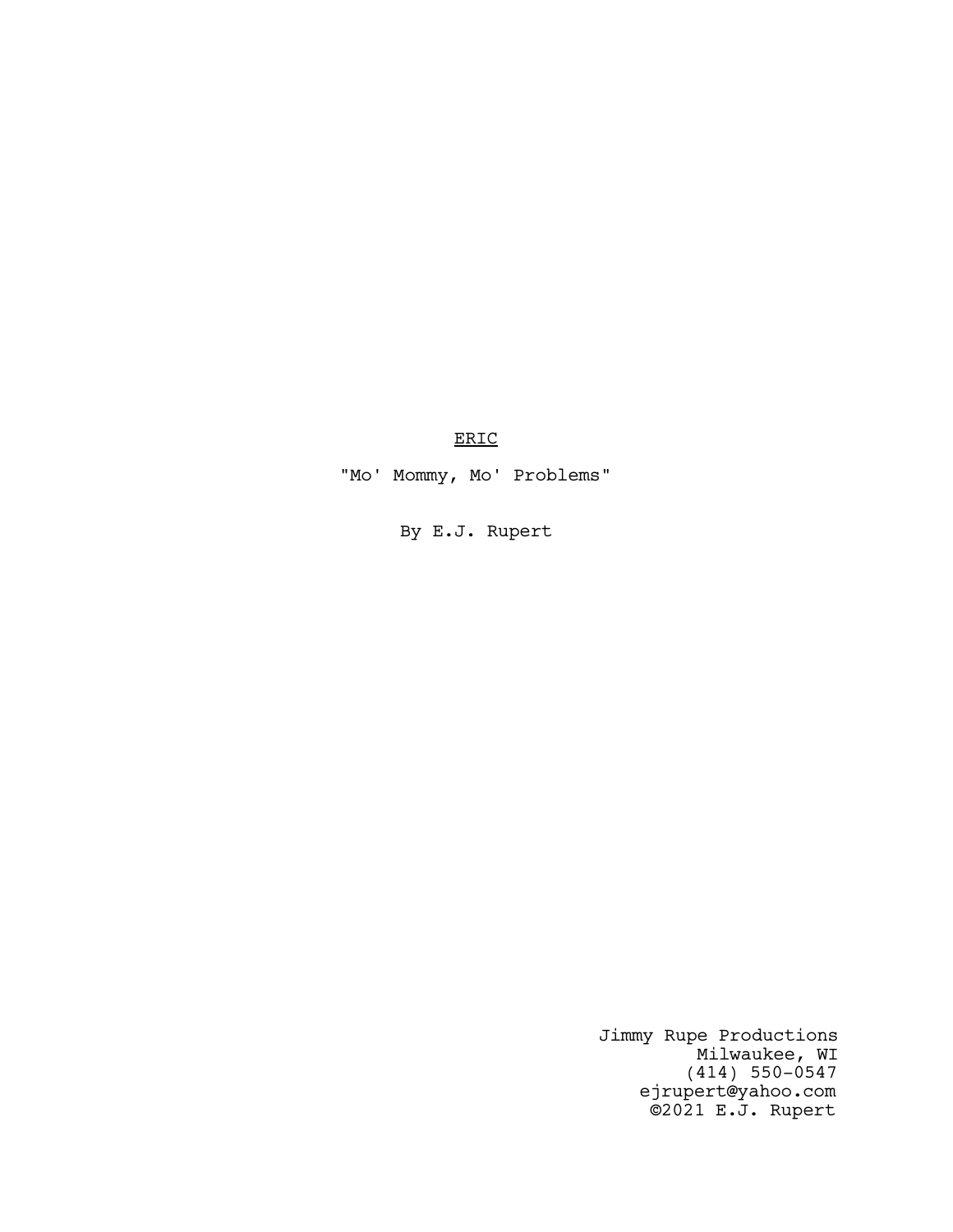# INT. RHONDA'S CAR - MORNING

RHONDA NELSON-JAMES drives in her car in a hurry.

RHONDA

Alright, let me just make this one stop, and I can make the class on time!

She enters the drive-thru of Subs n' Such, where SHARON ROSS is the manager.

SHARON (V.O.)

Hi, welcome to Subs n' Such. Just to let you know, we are temporarily out of bread. Also, our drive-thru window is malfunctioning, so can you please come inside?

RHONDA What?! I can't believe this.

Rhonda parks her car, then enters the restaurant. She walks up to the counter where Sharon is.

> RHONDA (CONT'D) How can you have no bread? This is a sub shop!

## SHARON

I know, ma'am, but our oven was down. It will be back up in a few minutes.

RHONDA

I don't have that long! I'm running late. What breakfast stuff do you have ready?

SHARON

Nothing, because breakfast ended two minutes ago.

## RHONDA

But it took three minutes to park the car because you told me to! What kind of place is this?

SHARON (restraining herself) The finest sub shop in Madison!

## RHONDA

Fine, just give me a bag of chips.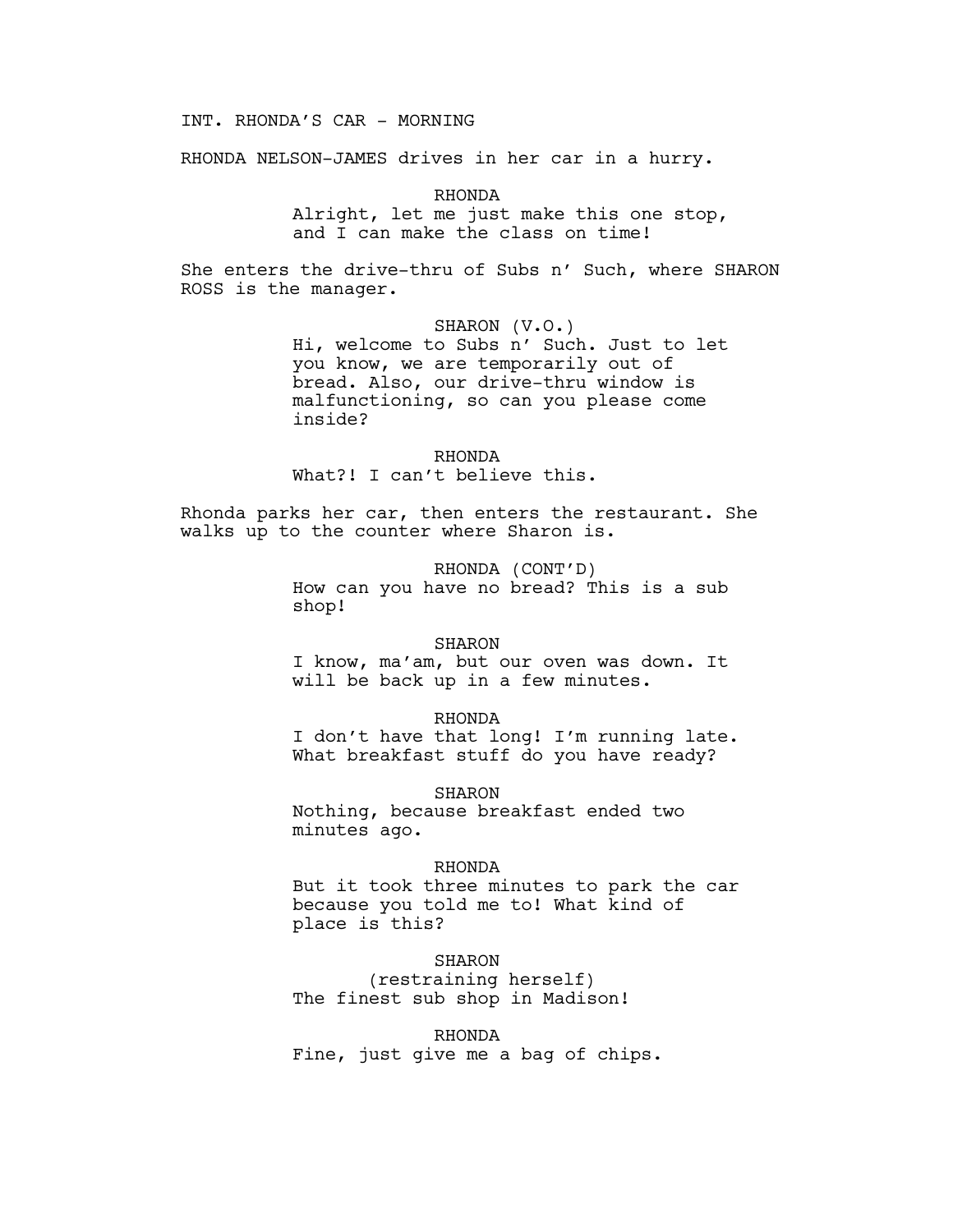# SHARON

They're not sold separately. You have to get it with a sandwich combo.

#### RHONDA

But I can't buy a combo because I can't buy a sandwich! Where's your manager?

#### SHARON

You're looking at her.

## RHONDA

You can't be in charge of a place like this!

## SHARON

Listen, ma'am, I'm only human. And we're very short-staffed. I'm trying everything I can to get you on your way.

#### RHONDA

Well, you're not trying hard enough! This is the most ghetto place I've ever been at!

#### SHARON

You about to see ghetto in a minute, ma'am.

#### RHONDA

Oh, really? I don't have time to fight with you. I'll take this pre-wrapped egg biscuit, ring me up, and I'll get outta here.

#### SHARON

(sotto voce) Gladly.

## RHONDA

What was that?

# SHARON

I said, "Have a nice day!"

Sharon snatches Rhonda's money. Rhonda storms out and drives away.

INT. RHONDA'S CAR - MOMENTS LATER

Rhonda drives and talks on the phone.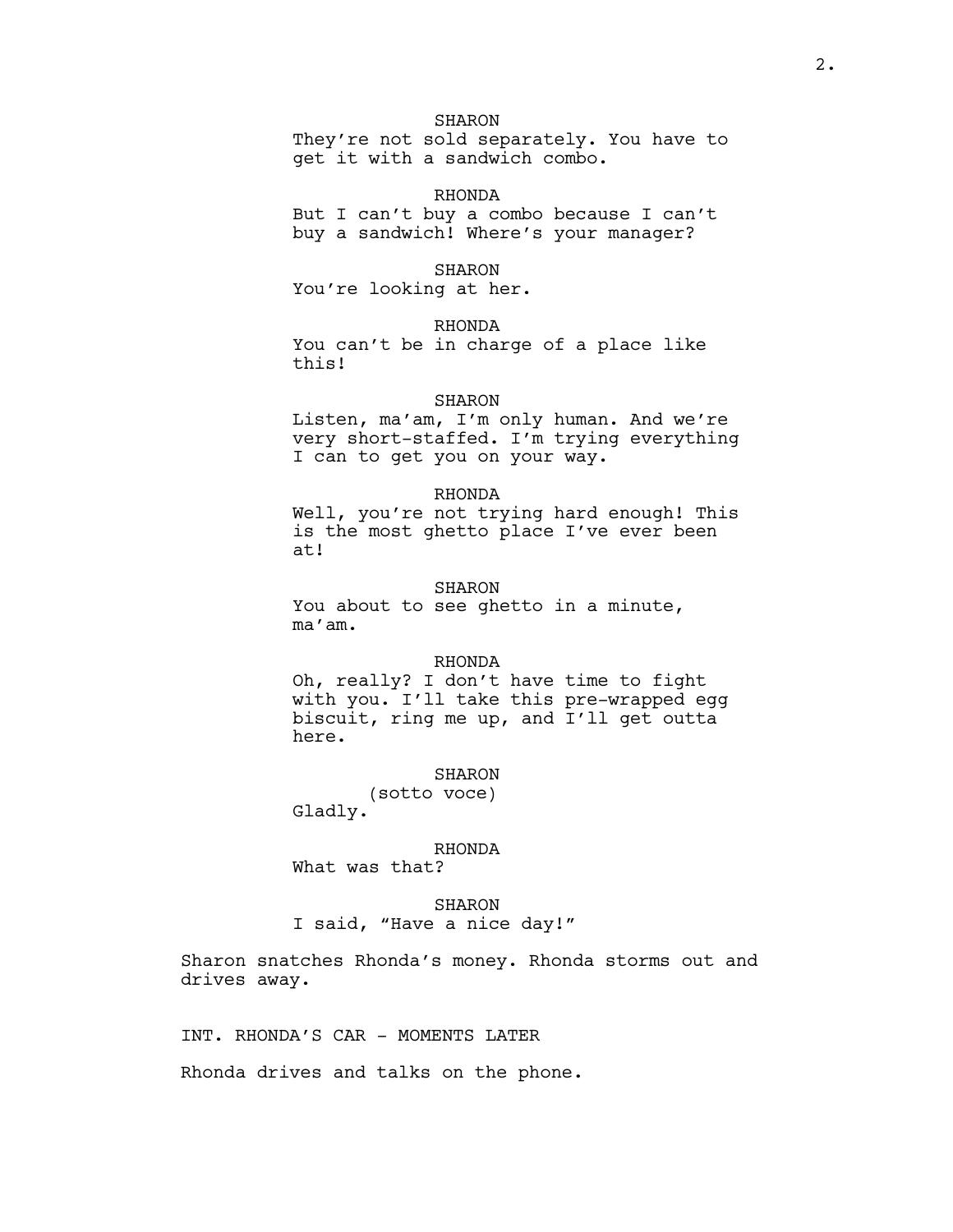## RHONDA

Yeah, Matt, I know I forgot my breakfast. I tried to stop by this restaurant. This rude-ass cashier gave me a hard time. Well, I'm off to give my presentation. Then Billy's gonna introduce me to his girlfriend. Yep, bye.

Rhonda glances at the label on her sandwich.

RHONDA (CONT'D) "Please microwave before eating." Son of a...!

INT. SCHOOL CLASSROOM - DAY

ERIC NELSON, 14, sits at his desk and writes on a sheet of paper.

> ERIC "Dear Berniece, you are pretty. Do you want to go out with me? Eric." (passing the note to a student) Here, pass it down. Yeah, I'm taking it back to the old school.

BERNIECE WILLIAMS, 14, walks up to Eric with the note in her hand.

#### BERNIECE

No.

She hands the note back to Eric and walks away.

ER<sub>TC</sub> Why did she give it back to me? What do I want with it?

MR. DYKES, the teacher, approaches Eric and hands him a piece of paper.

## MR. DYKES

Perhaps you should focus on the presentday school, Mr. Nelson. You can't add your own answers to a multiple choice test!

Mr. Dykes walks away.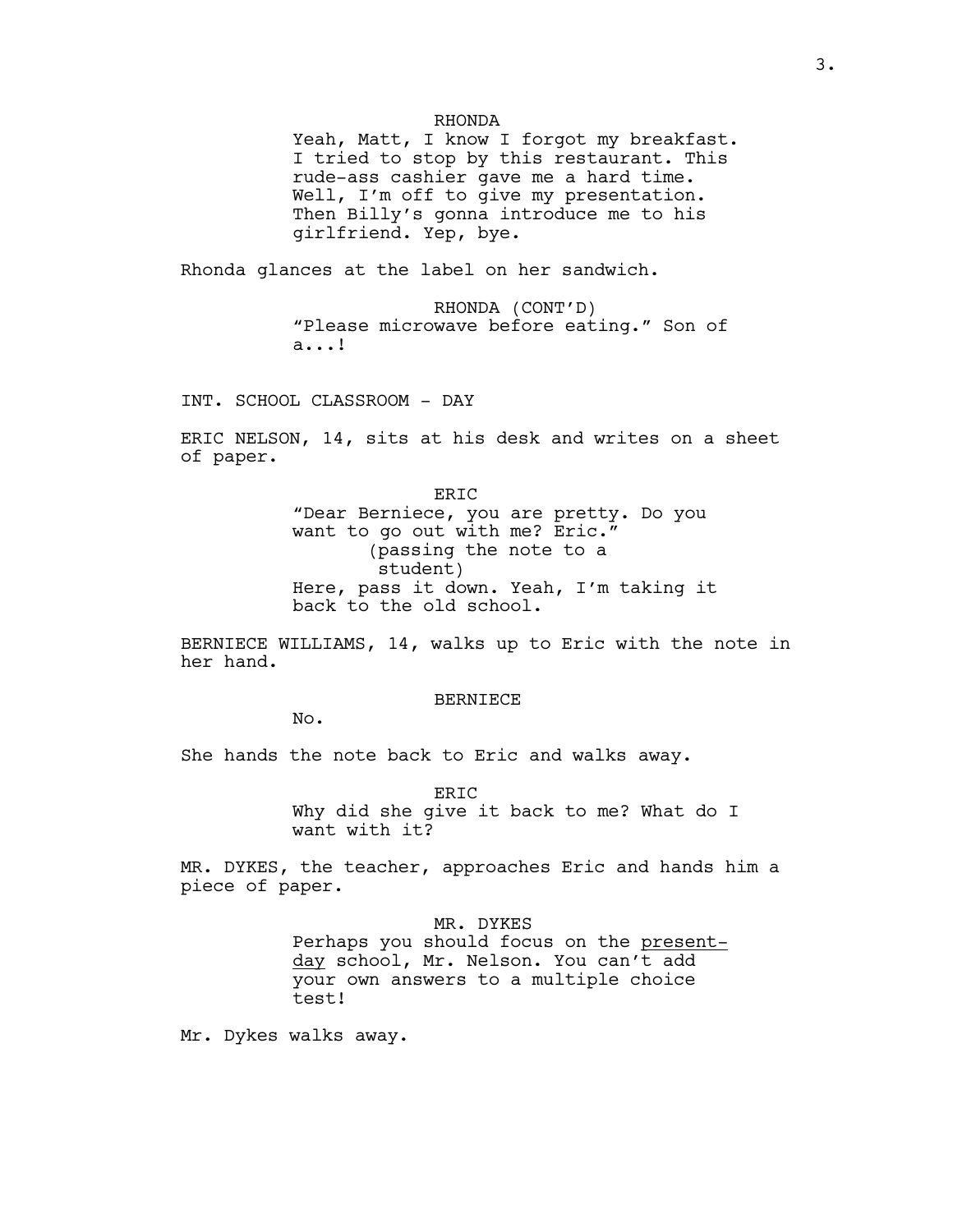I'll add it to my collection of F's. Is there anything else anyone wants to give me?

ARNOLD, 14, interjects.

ARNOLD A hand for being the dumbest kid in school.

Arnold claps sarcastically.

# ER<sub>TC</sub>

Bite me, Arnold.

Eric gets up and walks away. CONNIE, 14, turns in her seat and addresses Arnold.

# CONNIE Don't you have anything better to do than mess with Eric?

## ARNOLD

(flirtatiously) In my spare time, I take long walks on the beach.

# CONNIE (turns back around)

INT. SCHOOL HALLWAY - LATER

Ugh.

Eric, irritated, marches down the hallway past SHANA JONES, 16, and DIMMEY ROBERTS, 14.

> DIMMEY There goes the man of your dreams.

SHANA Eh, it looks like he doesn't wanna be bothered.

DIMMEY Never stopped you before.

JACOB JACKSON, 16, the school bully, walks in front of Eric.

> **JACOB** Nelson, you're the only one I didn't collect lunch money from.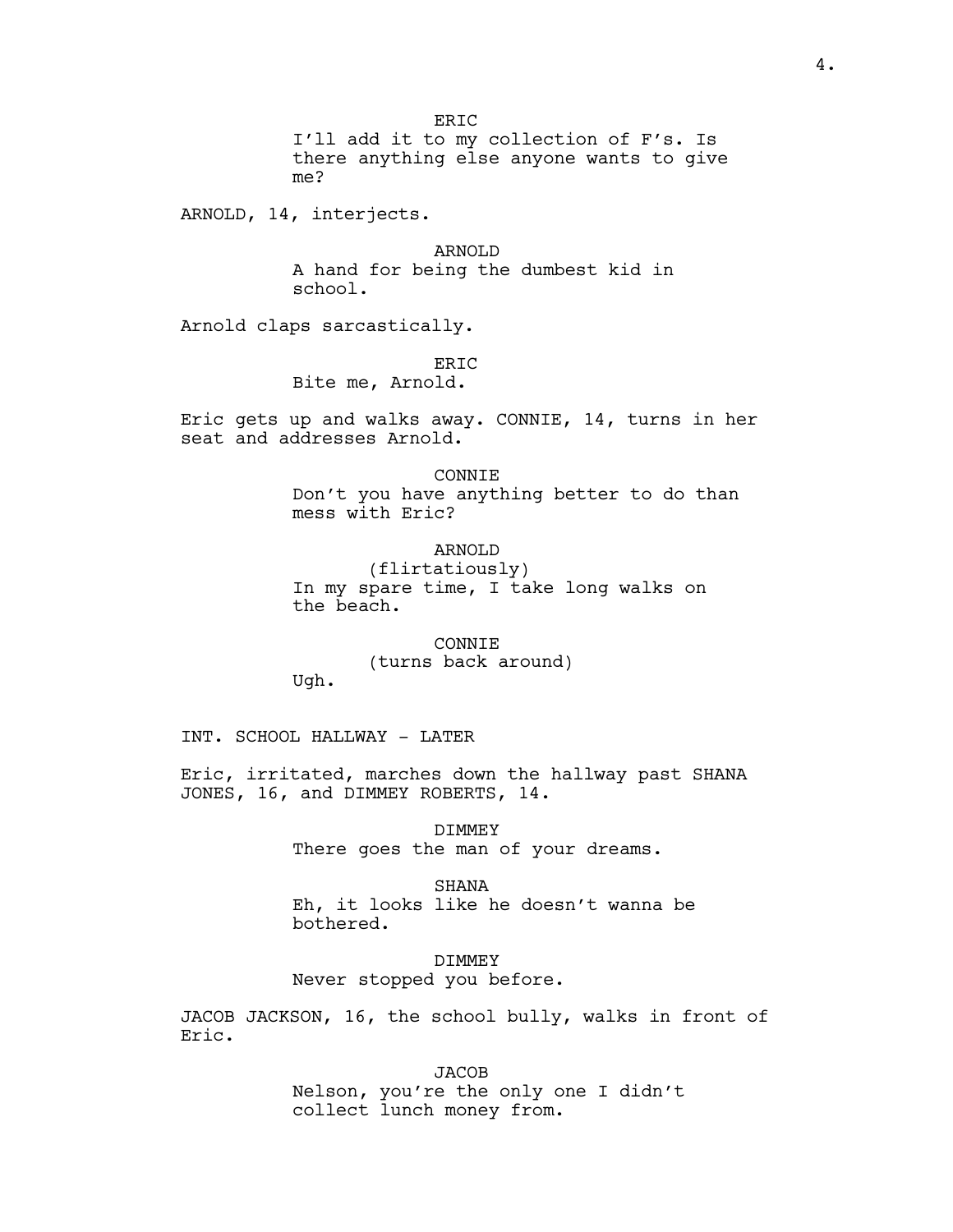ERIC

Whatever, man.

He begins to walk past Jacob.

**JACOB** 

(puts his hand on Eric's shoulder) Hey, you little twerp, I'm talking to you.

ERIC

(gets in Jacob's face) Look, if you don't leave me alone, you gonna get knocked out!

Dimmey races over to Eric and pulls him aside.

DIMMEY Eric, what are you doing??

ERIC Seeing my life flash before my eyes. Oh, that's where I left my Walkman.

JACOB (gets in Eric's face) What did you say to me?

SHANA

(walking up to the three boys) Hey, Jacob, why don't you leave Eric alone?

Other kids gather around and clamor with Shana.

**JACOB** You all standing up to me?

Jacob's eyes lower, as do most of the students'. They all stare at Jacob.

> JACOB (CONT'D) Well, I'm gonna get my big sister. That'll show all of you!

He sobs and runs away.

DIMMEY What the hell just happened?

Eric faints to the floor.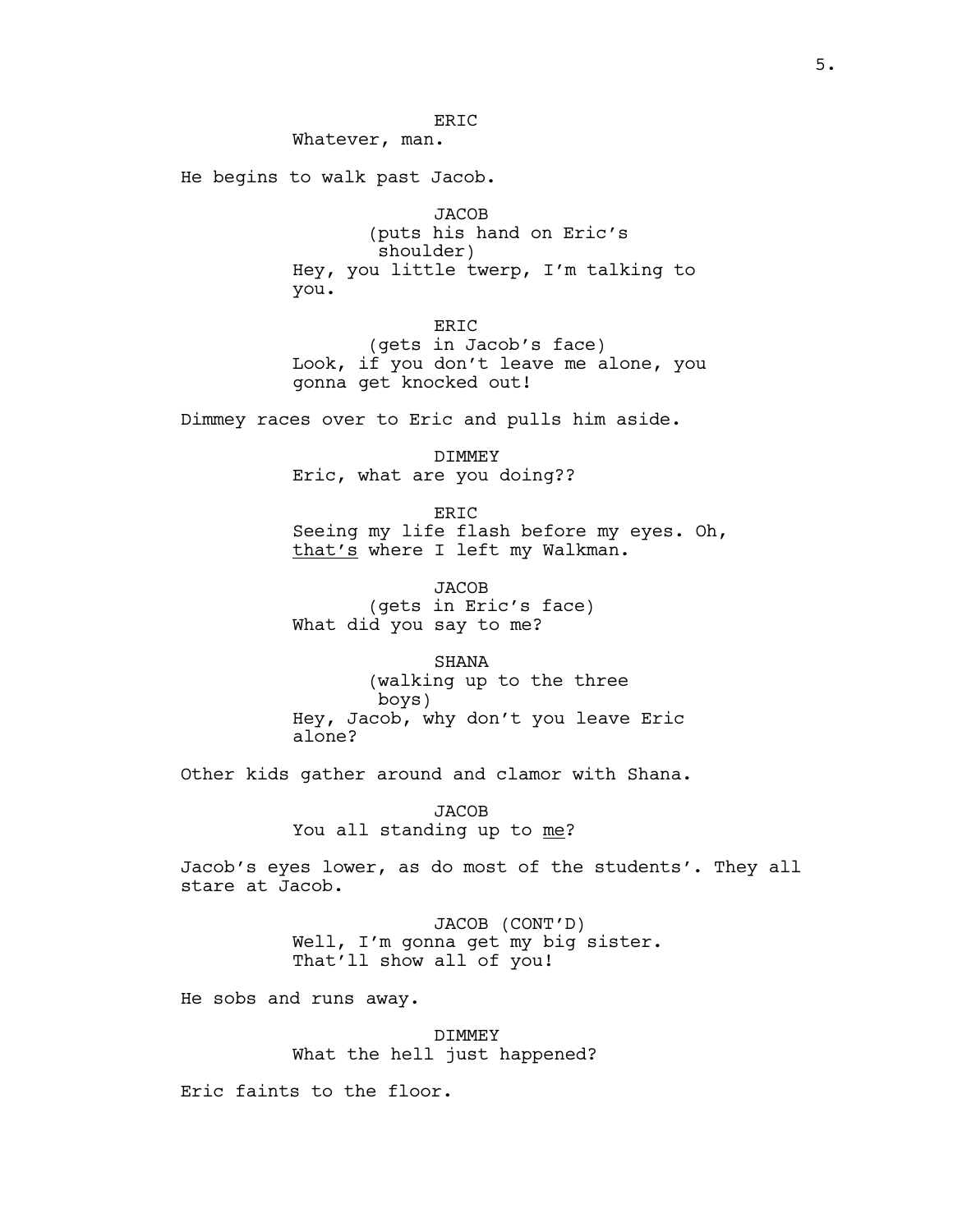# SHANA

Eric?

DIMMEY

He's out cold!

Dimmey sniffs the air.

DIMMEY (CONT'D) Hey, it's fried chicken day!

# SHANA

Yeah!

Dimmey and Shana run away.

INT. COLLEGE CLASSROOM - DAY - LATER

A male PROFESSOR gives a lecture in front of a large class. Rhonda sits near the back. Her son, BILLY, 18, and his roommate, RON, 18, sit together and further away from her.

> PROFESSOR ...and "Training Day" gave Denzel Washington his first Oscar.

He pauses. The class is silent.

PROFESSOR (CONT'D) Yes, Denzel's first Oscar was for his work in the movie, "Training Day".

He pauses again.

PROFESSOR (CONT'D) "Training Day".

Rhonda and the students look confused.

PROFESSOR (CONT'D) Actually, rip that part up. That was not Denzel's first Oscar. My mistake.

The students continue to look confused.

PROFESSOR (CONT'D) Changing subjects very quickly, we have our guest speaker from McCarthy College in Milwaukee, Professor Rhonda Nelson-James!

The class claps awkwardly. Rhonda walks onto the stage.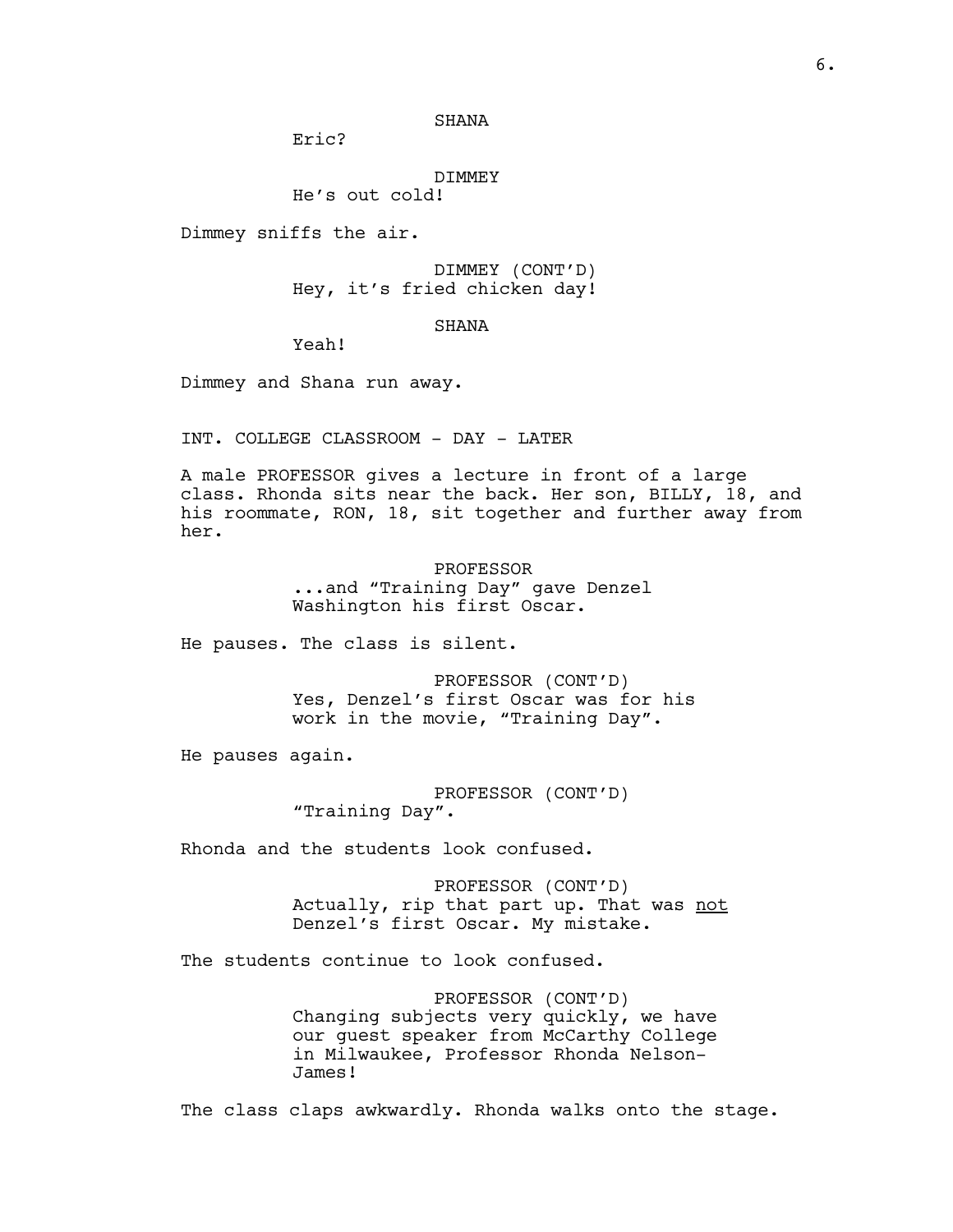PROFESSOR (CONT'D) (to Rhonda, sotto voce) That was your cue to stand up and correct me, so I could introduce you! Aren't you a Communication Arts professor?

## RHONDA

Yeah, but in speech, not on film! And my presentation is on attending your first interview!

The professor pauses.

# PROFESSOR

Oh. (to class) And that, class, was a test to see if you all were paying attention!

RHONDA (to the professor) Let it go.

#### PROFESSOR

(to Rhonda)

Okay.

## BILLY

(to Ron) There's my mother. I hope she doesn't point me out and embarrass me.

## RHONDA

(to class) Good morning. Before I begin, I'd like to point out a very special person here.

## BILLY

(to Ron) Of course.

Billy stands up.

## RHONDA

Your teaching assistant, Boyd Alexander, who I personally taught years ago!

Billy stretches with exaggeration. The class claps in the direction of the teaching assistant. Billy claps with them.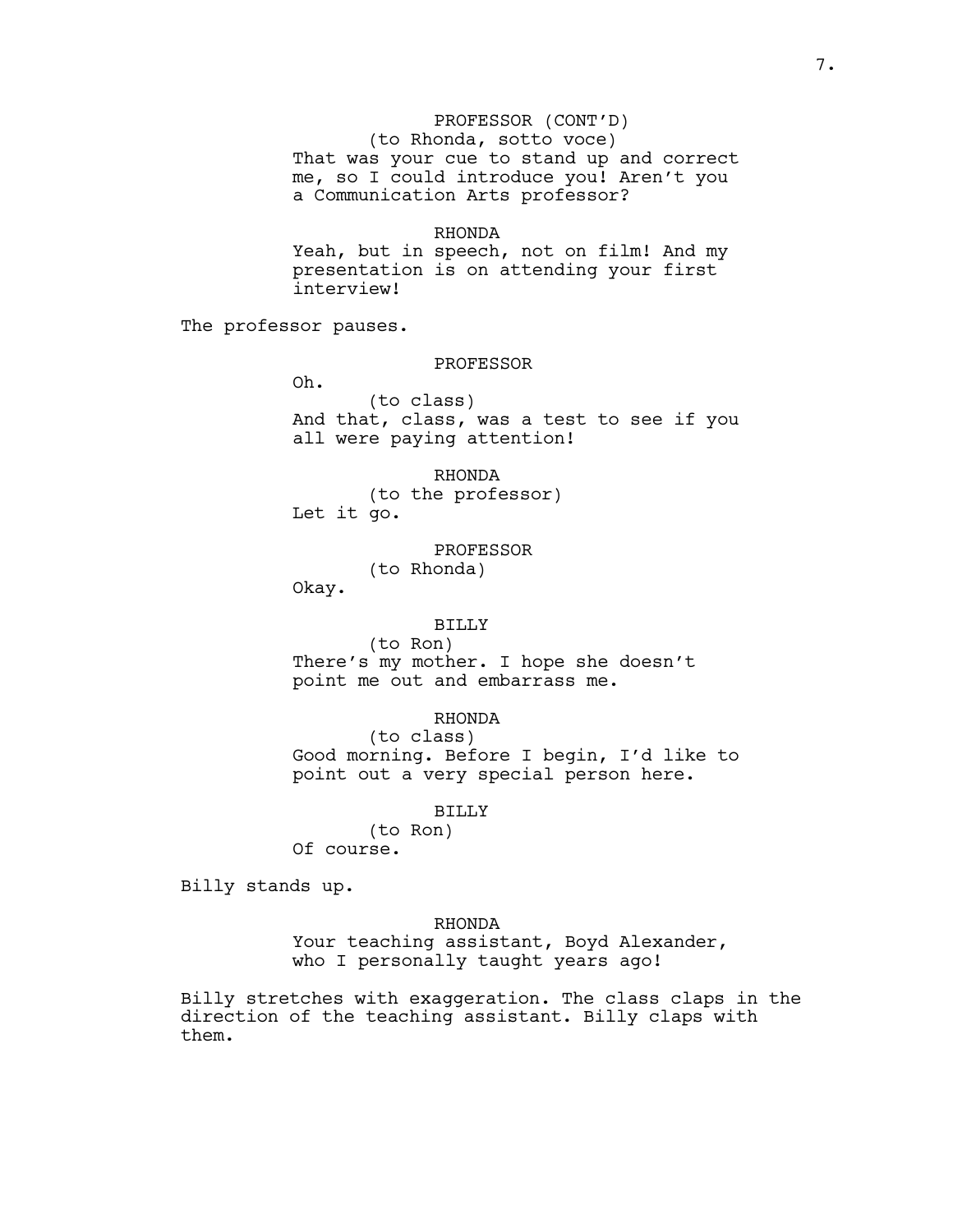## INT. COLLEGE CLASSROOM - MOMENTS LATER

RHONDA And that's all I have.

# BILLY

(standing up) Uh, Professor Nelson-James, I'm sure the class would like to know about your background, you know, your family, your son who happens to go to college here and is getting good grades?

PROFESSOR "Was getting good grades." Anyway, time's up. See you all tomorrow.

The class begins to exit. Some STUDENTS walk past Billy, who still sits, and Ron, who gets up.

> **STUDENT** Professor Nelson-James really knows a lot!

RON I know, right?

He joins the students as they walk away.

BILLY (slouching in his seat) Hmmph. She's my mom.

INT. NELSON GARAGE - LATER THAT DAY

MATT JAMES is underneath the old piano and attempts to tune it. Eric races into the garage.

> ERIC Quick, Matt, hide me!

## MATT

Did you sneak out of detention again?!

ERIC No, I teed off Jacob Jackson at school, and now he's coming to get me! Well, either him or The Gretch!

MATT

"The Gretch"?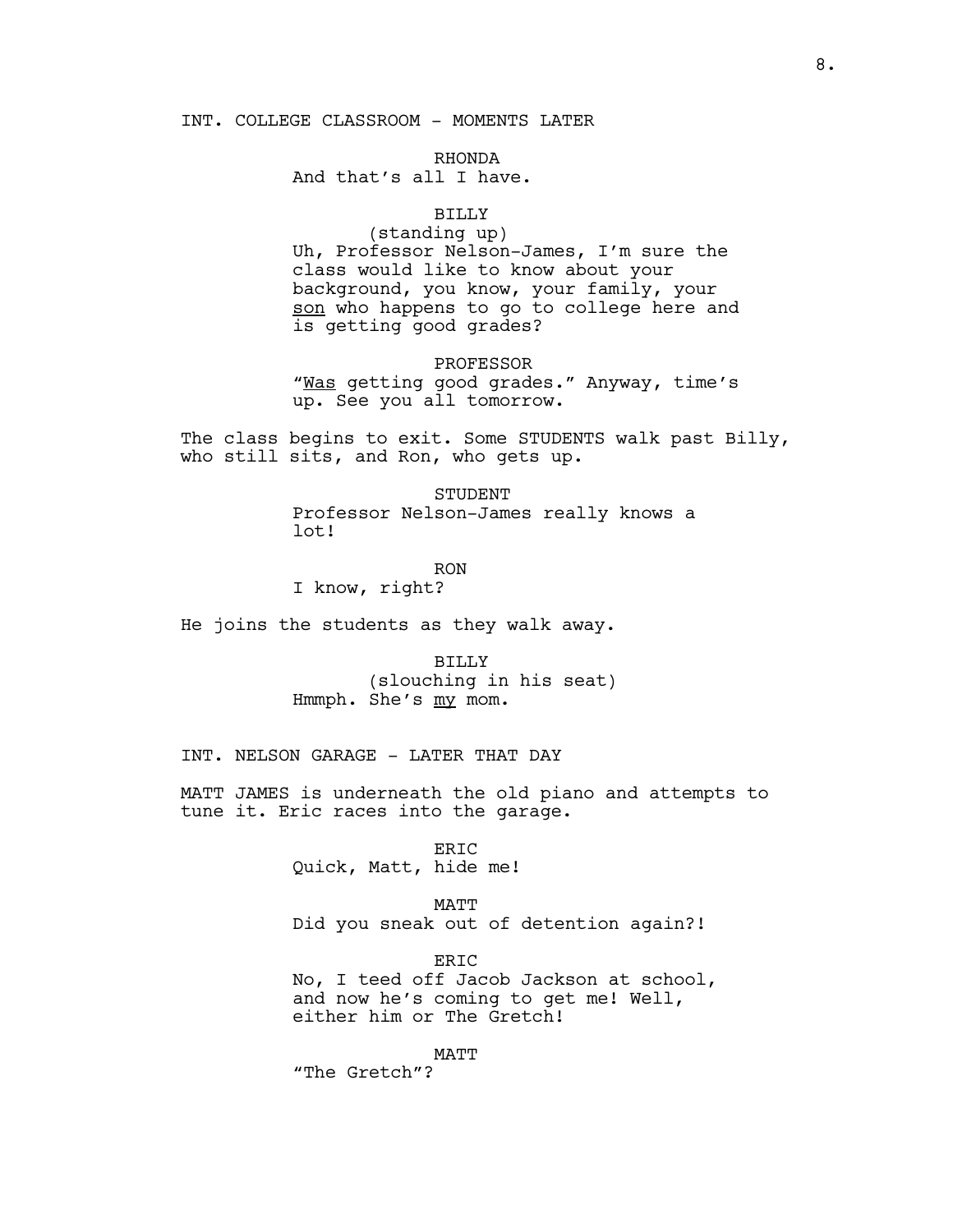ER<sub>TC</sub> That's his big sister, and I mean big! In and out of jail, gun-toting, you name it!

MATT (lifts his head from underneath) Don't worry, son, I'll protect you.

SFX: Doorbell RINGS.

MATT (CONT'D) Get that, will you?

ERIC (sarcastically) Thanks a lot, I feel safe with you around.

Eric enters the living room and opens the front door. GRETCHEN "GRETCH" JACKSON, a gruff, intimidating woman, wearing a black hoodie and beat-up jeans, stands there.

GRETCH

Mr. Nelson!

ERIC

(gulps) Oh, you must want the man of the house. I'm nowhere near a man! Let me get him!

Eric is about to dash off, but Gretch grabs his arm.

GRETCH No, I wanna talk to you!

ERIC Look, tell your brother I'm sorry. I don't know what got into me.

GRETCH This isn't about him. It's about you and me.

Matt enters the living room.

MATT Is there a problem here?

GRETCH No, sir, no problem here.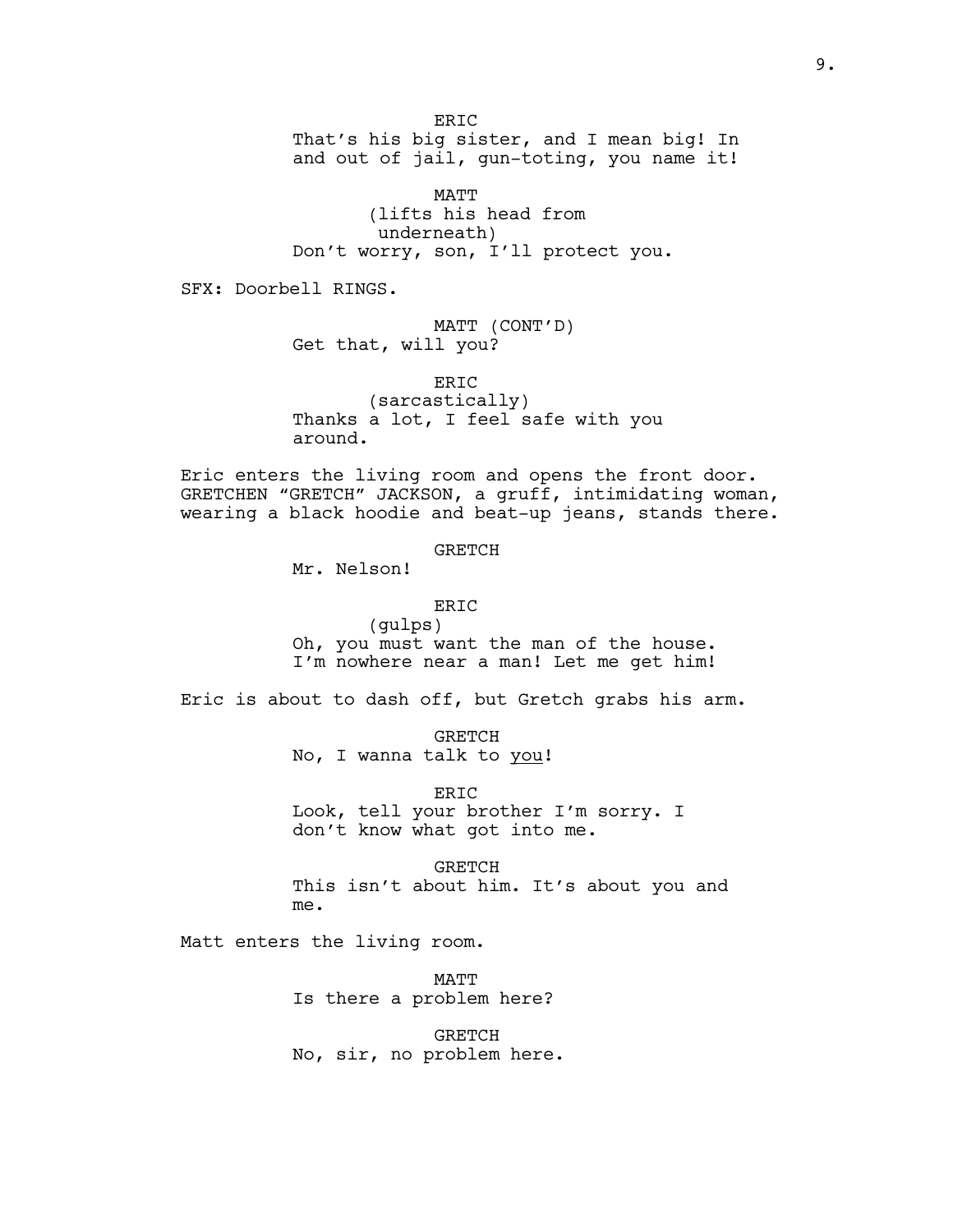MATT Well, good, because you're on our property, and we do have the right to use self-defense.

GRETCH Okay, I don't know what any of that means, but I just want to talk to you two.

MATT Fine, come in.

# ER<sub>IC</sub>

Matt!

MATT

Eric, it appears she comes in peace.

ERIC

"In peace" or "with a piece"?

Matt steps aside. Gretch walks in.

GRETCH

Look, I need your help, sir. You're a good-looking man, and you look like you're put well together.

MATT Uh, thank you. Where is this going?

GRETCH I saw this man today, and I wonder if he...likes me.

ERIC So...you want Matt to give him a note at lunch?

> MATT (nudging Eric)

GRETCH Let's start from the beginning.

MATT

Let's.

Shhh!

The three of them sit.

GRETCH

Okay, yesterday, I went to the mall.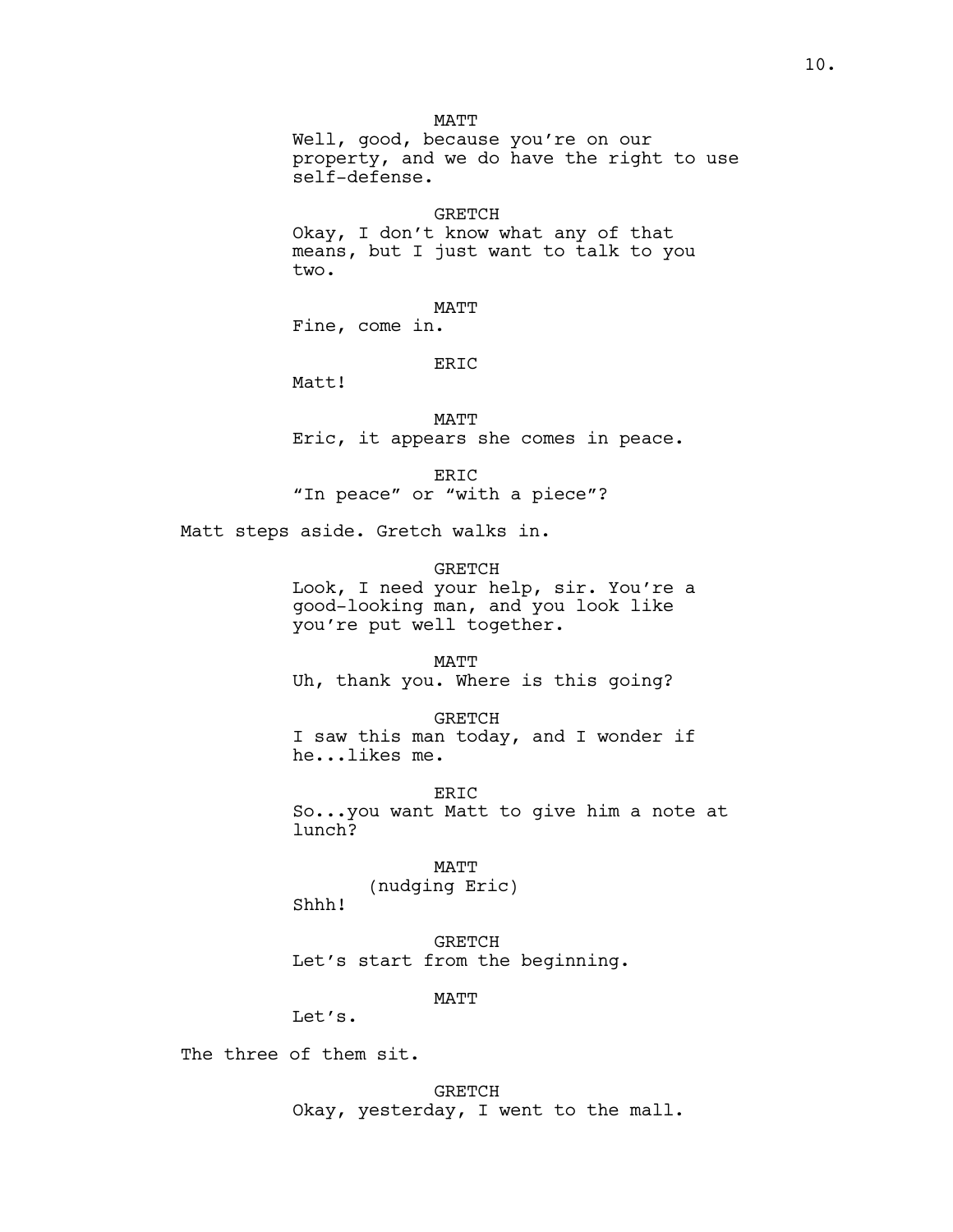FLASHBACK - INT. SHOPPING MALL JEWELRY STORE - DAY

Gretch, wearing a flower dress and hat, gingerly walks in the store.

> GRETCH (V.O.) I was looking for some jewelry to buy for my grandmother.

ERIC (V.O.) If you want us to listen, you should start by telling us the truth.

GRETCH (V.O.) Okay, I was there to scope out the place.

SFX: SWIPING SOUND!

Gretch's outfit automatically shifts to her black hoodie and jeans that she wear in the present day. She sneaks around the store. GEORGE, a tall, handsome, male clerk wearing a shirt and tie, approaches her.

> GRETCH (V.O.) He goes... GEORGE (MOUTHING GRETCH'S V.O. IN A DEEP VOICE)

Excuse me, miss, may I help you look for something?

GRETCH (V.O.)

Then I go...

GRETCH (MOUTHING HER V.O.)

Uh, what?

NOTE: The rest of the conversation continues with both George and Gretch mouthing present-day Gretch's V.O. She continues to alternate between saying, "Then he goes," and "Then I go," before each person talks.

> GEORGE Are you here looking for a gift for your husband?

**GRETCH** No...no husband here.

GEORGE

Boyfriend?

GRETCH No. Just looking.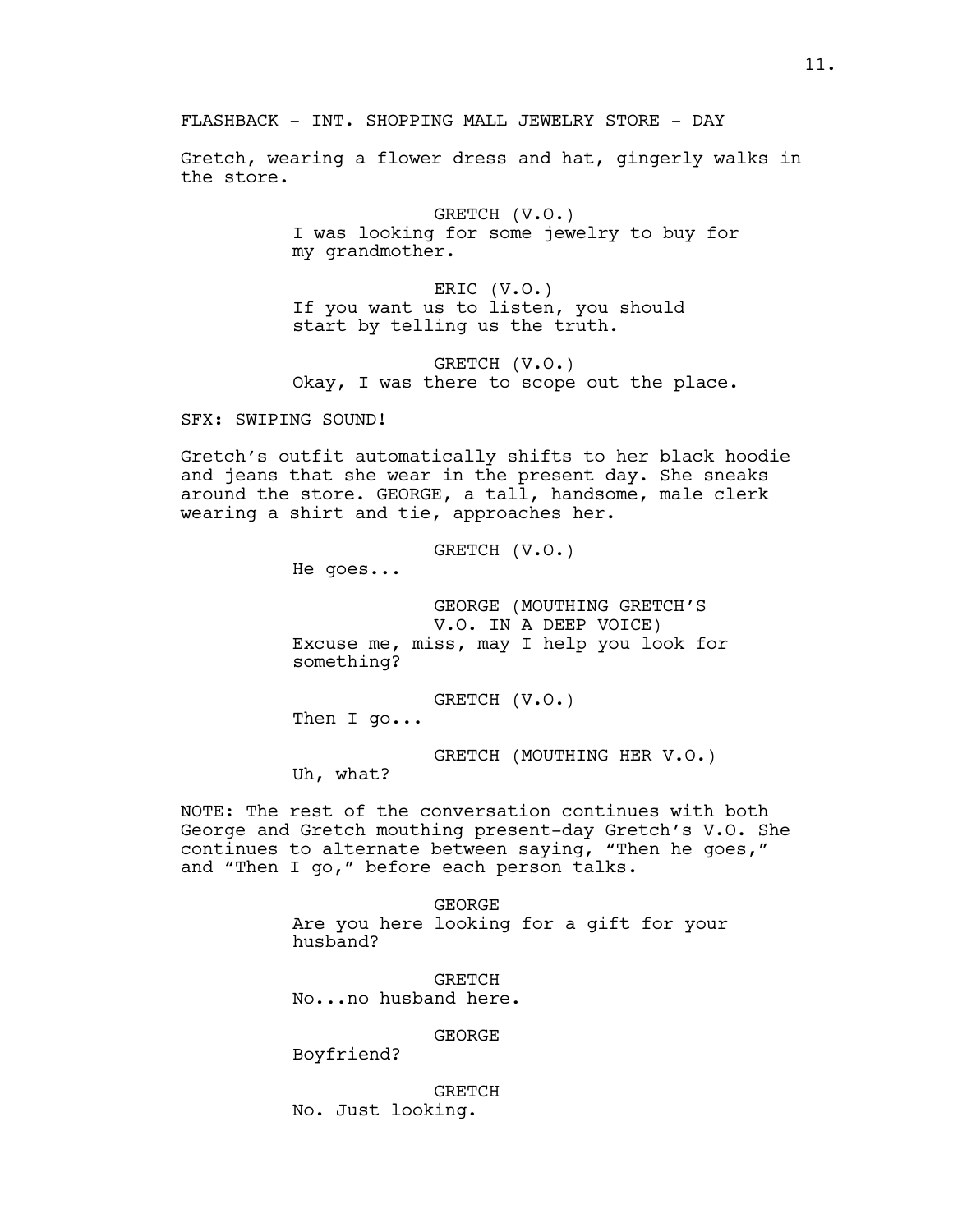GEORGE But not for a boyfriend, right?

GRETCH You just don't quit, do you?

GEORGE Only if you tell me to.

GRETCH

(smirks) Mmm hmm.

She walks around the store.

GRETCH (V.O.) Now I know how to keep my composure, but something about that man made me feel like a little girl again.

ERIC (V.O.) You used to be a little girl?

GRETCH (V.O.) Can I finish?

George follows Gretch.

NOTE: The conversation continues in Gretch's V.O. as before.

> GEORGE You know, we might as well get to know each other. Otherwise, I'll keep chasing after you until I wear you down.

> > GRETCH

Is that right?

George and Gretch continue to talk.

BACK TO PRESENT DAY

GRETCH Then I found out that his last name is Burrows.

MATT

The Burrows??

GRETCH The richest family in Milwaukee. He asked me out this weekend.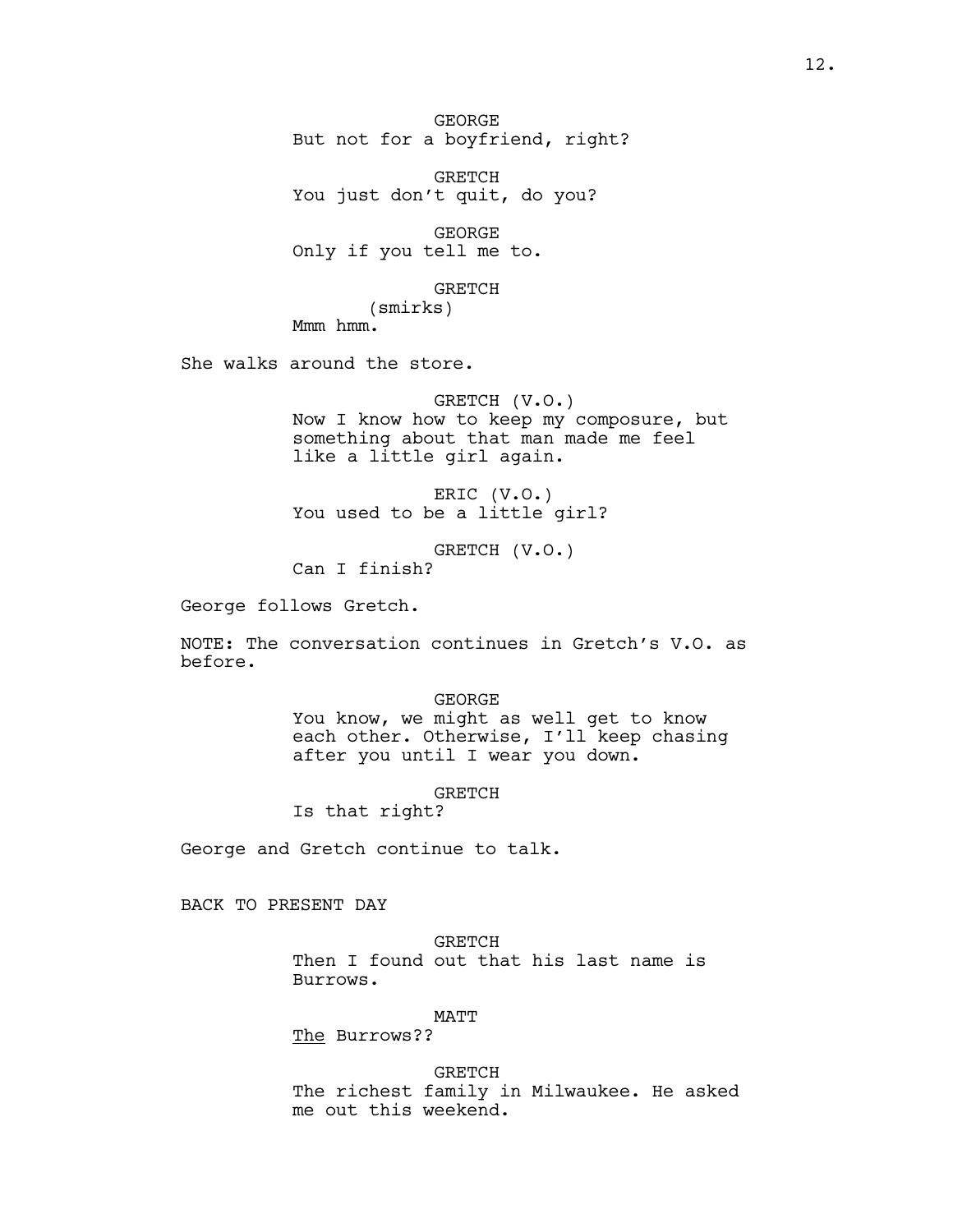**MATT** 

Okay, good, but what do you want with us?

GRETCH Can you help me be more of a woman?

ERIC Yeah, in case you haven't noticed, we're men.

MATT

(to Gretch) Yeah, and my wife is out of town, but she can help you when she gets back.

**GRETCH** 

But I need to know what men look for in a woman. Besides, I don't get along with most women.

ER<sub>IC</sub> (sarcastically) Do tell.

**MATT** (shushing Eric up, then talking to Gretch) Uh, do finish telling the story.

GRETCH This is out of character for me. Be glad

I'm even coming to ask you for help!

ERIC (to Matt, sotto voce) Hey, maybe helping her will get her brother off my back.

MATT I'll think about it and get back to you, Gretch.

Gretch gets up and begins to exit.

ERIC That guy must have done a number on you. He prevented you from robbing the store.

GRETCH Yeah, but I made up for it by hitting up the custard stand next door.

Eric and Matt sigh. Gretch exits the house.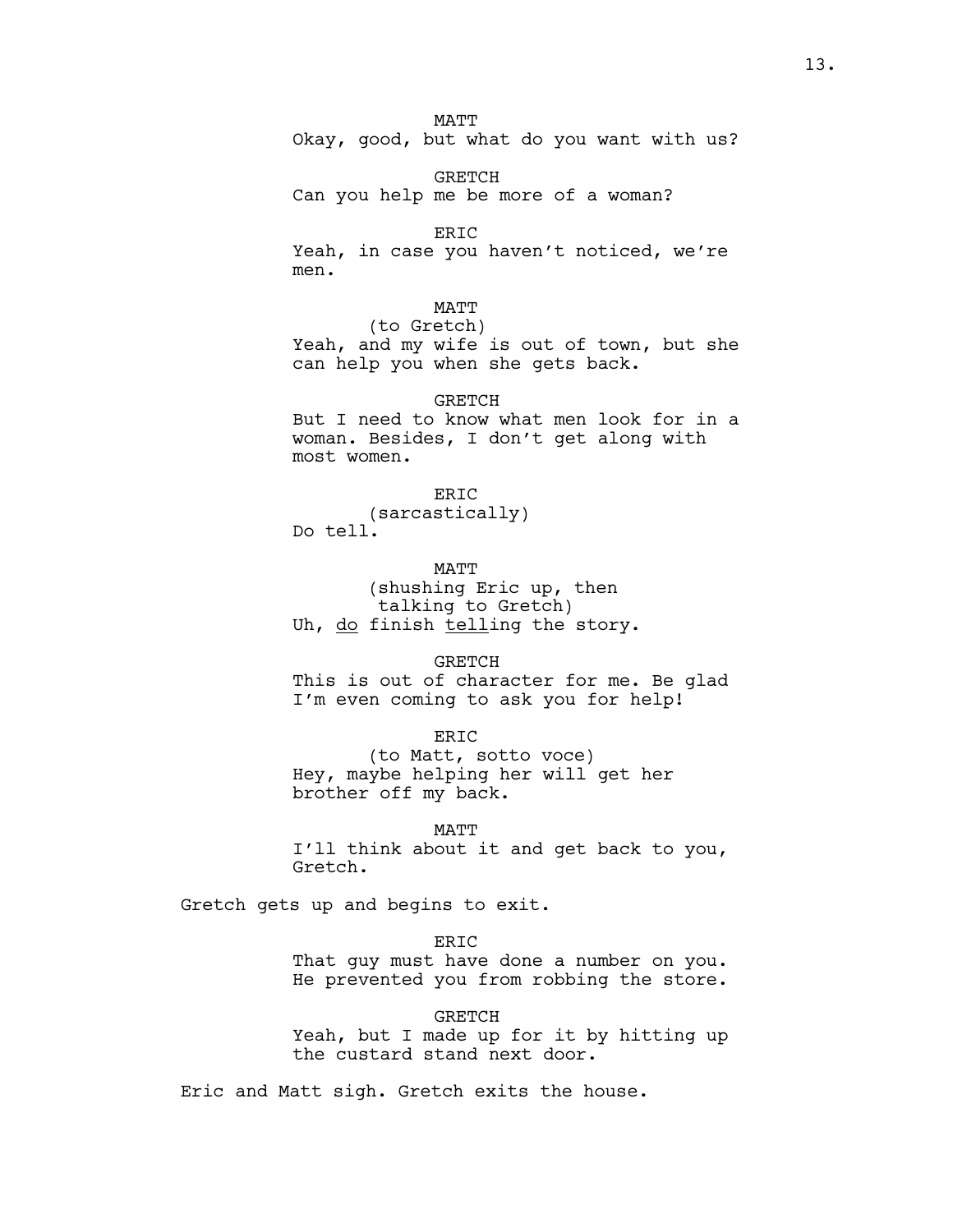ER<sub>TC</sub>

You really got your work cut out for you, Matt. Let me know how it turns out!

Eric begins to walk away. Matt grabs his arm.

MATT

Excuse me?

ER<sub>TC</sub> Just kidding...I guess.

INT. BILLY AND RON'S ROOM - LATER THAT DAY

Billy and Ron are in their room while Rhonda looks around. She sees a lot of posters of scantily clad females posted on the walls.

> RHONDA You sure you have enough women on your walls, fellas?

BILLY Well, yeah, they give us motivation. Helps us focus.

RON Yeah. We call it, "studying a broad"! [abroad]

The boys laugh, look at Rhonda, quickly stop laughing, and look at her seriously. Rhonda cuts her eyes at them.

> RON (CONT'D) Is that my phone ringing?

He hurries to his room.

RHONDA So, are you really doing good in classes?

BILLY Yep. That film class is a little tough, though. Hey, do you want something to eat?

RHONDA What do you got?

BILLY

Well, I got a sandwich that this restaurant made wrong, and they told me to keep it. You can have some.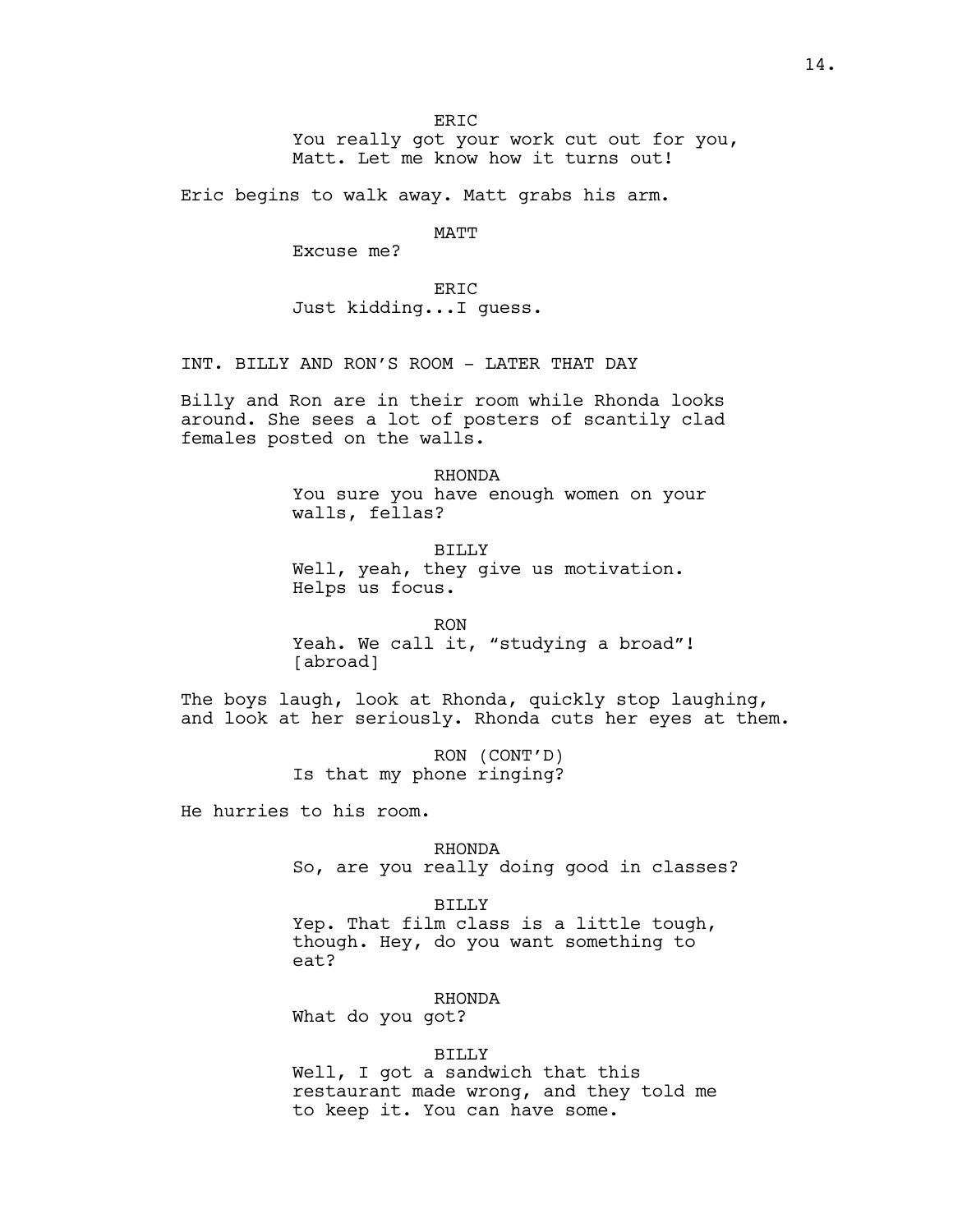Oh boy. That reminds me, I had a hell of a morning. I couldn't get a sandwich at all because they ran out of bread. Then this manager got all catty with me.

## BILLY

What was her name?

## RHONDA

I can't remember.

BILLY Uh, it wouldn't happen to be Sharon Ross, would it?

Sharon enters the room from the bathroom.

## SHARON

You rang?

# RHONDA (to Sharon)

You!!

BILLY (sighs) Why wouldn't it be?

INT. POLICE STATION - DAY

Eric, Matt, and Gretch enter the police station. They approach OFFICER TOWNSEND at her desk.

> OFFICER TOWNSEND Jackson! What are you doing here? I didn't arrest you. Wait, did I?

MATT Gretchen is here to ask a favor. (to Gretch) Go ahead.

Gretch steps forward. Townsend reaches for her gun.

ERIC (to Townsend) No! Hold fire!

Townsend puts her hands down.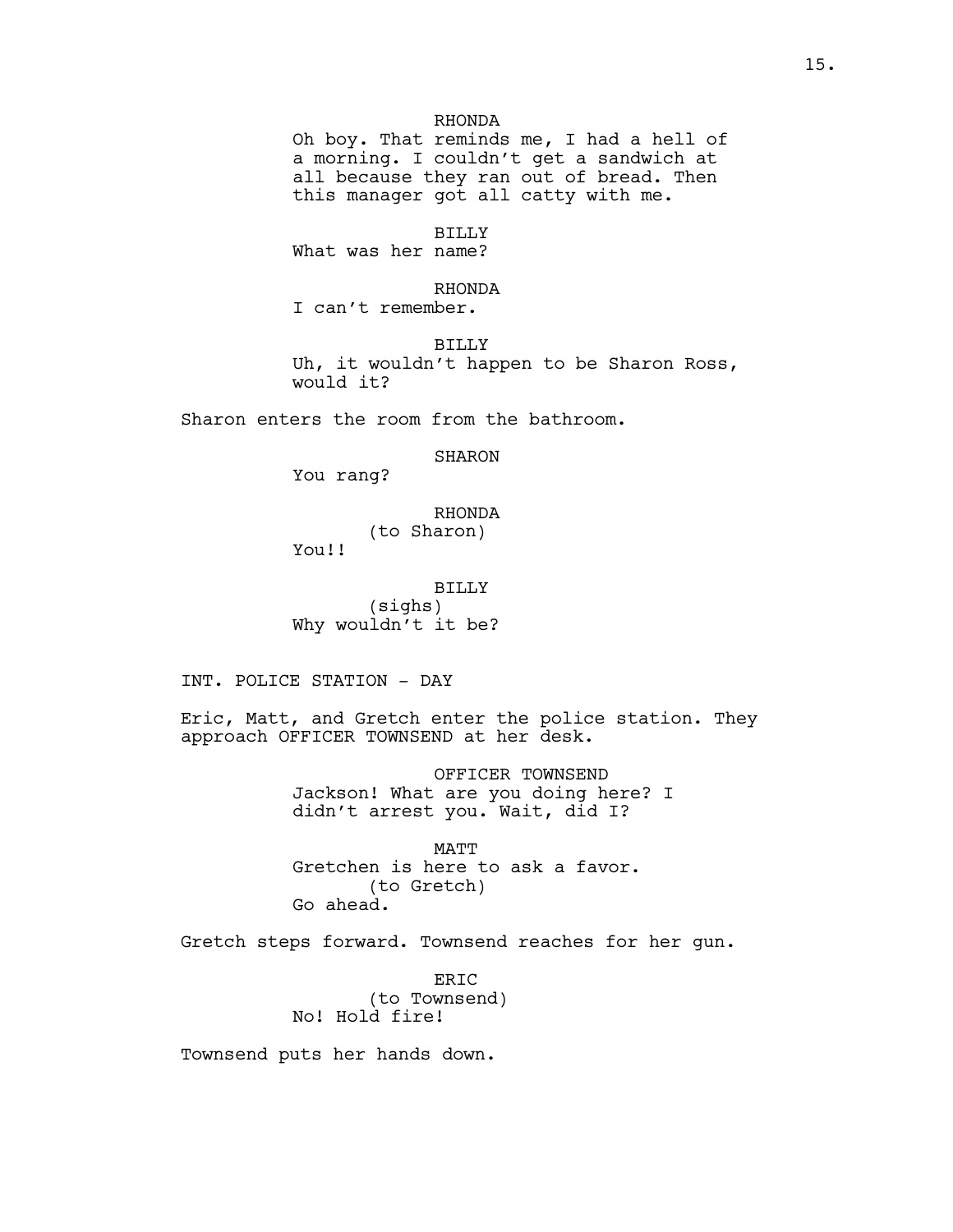# **GRETCH**

(to Townsend) Okay, here goes. (pulls out some note cards and reads) "Uh...Your Highness...can you please teach me how to be a lady? Love, Gretchen Jackson."

ERIC (to Gretch) Nice touch on the "Love".

OFFICER TOWNSEND Now why would I do that?

## GRETCH

(in a stiff manner) Because a person in your profession knows how to teach, and I need that guidance, sir.

OFFICER TOWNSEND You'd be better off going back to your cell.

(pointing to the holding cell) Your bed's already made for you.

#### **MATT**

Officer Townsend, I could make it worth your while. How about we make a huge donation to the Policeman's Ball?

OFFICER TOWNSEND And by "we", you mean, "your wife"?

**MATT** You know me so well.

#### OFFICER TOWNSEND

I know Rhonda even better. All right, meet me here tomorrow after 3, Jackson.

GRETCH

Thank you, Your Majesty. As you were.

She walks away.

OFFICER TOWNSEND I'm already regretting this.

## MATT

Thank you.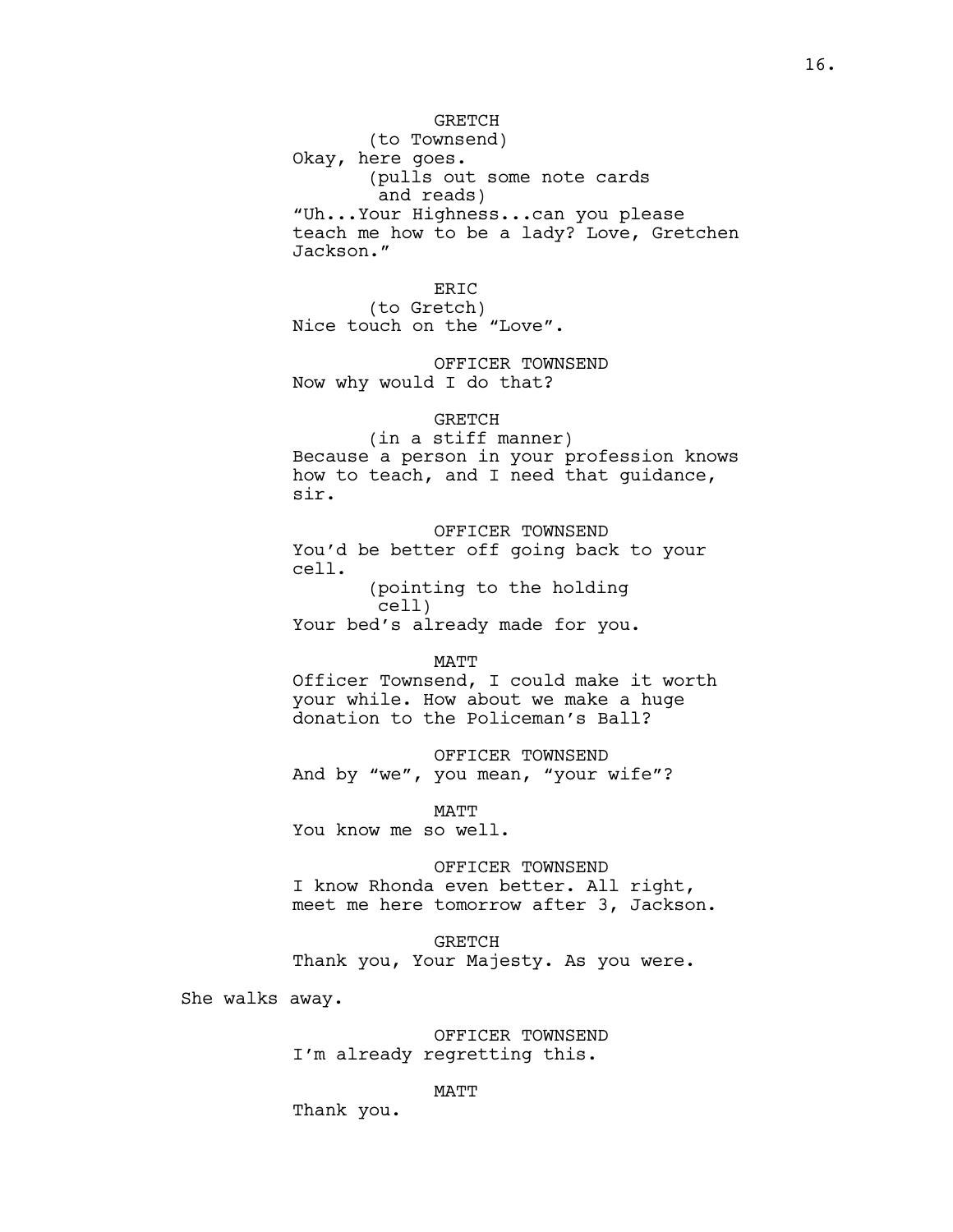# ERIC

Yeah.

Matt and Eric follow Gretch out.

OFFICER TOWNSEND (stretching her arms out) Well, she did make the right decision choosing me.

She belches and itches her armpits. She then extends her legs over her desk, takes a nap, and snores.

INT. BILLY AND RON'S ROOM - EVENING

Billy, Sharon, and Rhonda all sit in the living room.

BILLY Alright, so you two got started off on the wrong foot. We're cool now, right?

RHONDA

Yeah.

#### SHARON

Sure.

RHONDA You do run a good business, Sharon.

SHARON Thank you. We're the biggest sub chain in Wisconsin!

RHONDA And yet none of them in Milwaukee.

BILLY

(sotto voce)

Mom...

SFX: Microwave DINGS!

RHONDA

There's dinner!

Rhonda goes to the microwave.

BILLY My mom's a great cook. Wait.

SHARON You told her I don't eat meat, right?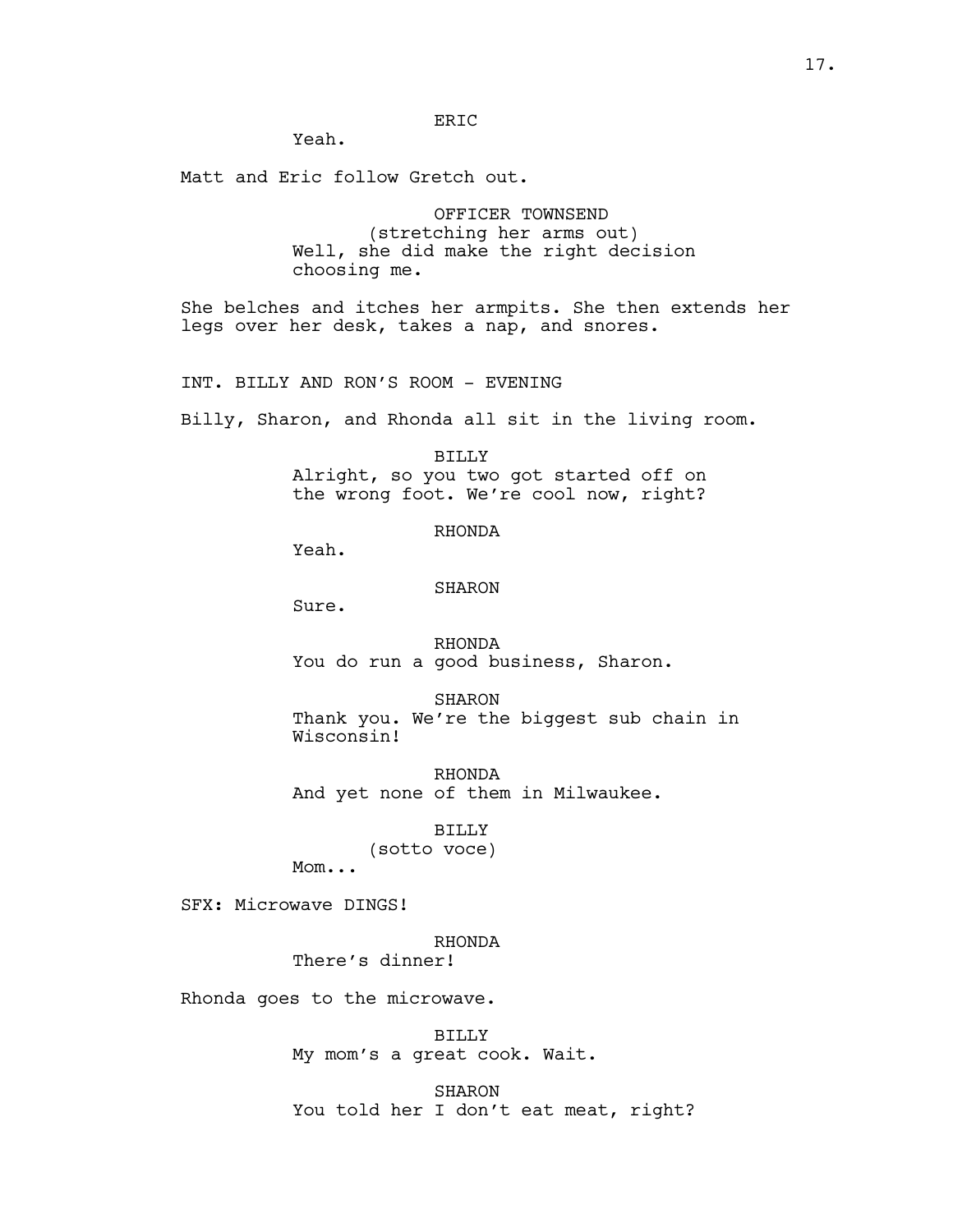RHONDA

(returning with a tray of food)

So you don't want this meatloaf, Sharon?

SHARON

Not unless it's meatless loaf.

## BILLY

(sotto voce, to Sharon) I'm sorry. Couldn't you just try a little piece?

# SHARON

(sotto voce) So you're not gonna stand up for me?

## BILLY

(regular voice, to Rhonda) That's alright, she'll fill up on bread! Hey, speaking of bread, did you read my latest review on the new bakery down the street?

## RHONDA

Yeah, I did. It was nice, but I thought you could have beefed it up a little bit.

#### SHARON

Oh, I thought it was great the way it was.

# RHONDA

(to Sharon)

Oh really?

(to Billy)

You shouldn't spend so much time writing reviews, anyway. You need to focus on your studies.

#### BILLY

I know, Mom. In fact, I'm gonna lighten my load and drop that film class.

## RHONDA

What? You were excited about taking that class!

## BILLY

I know, but I can pick it up next semester. Besides, I talked it over with Sharon.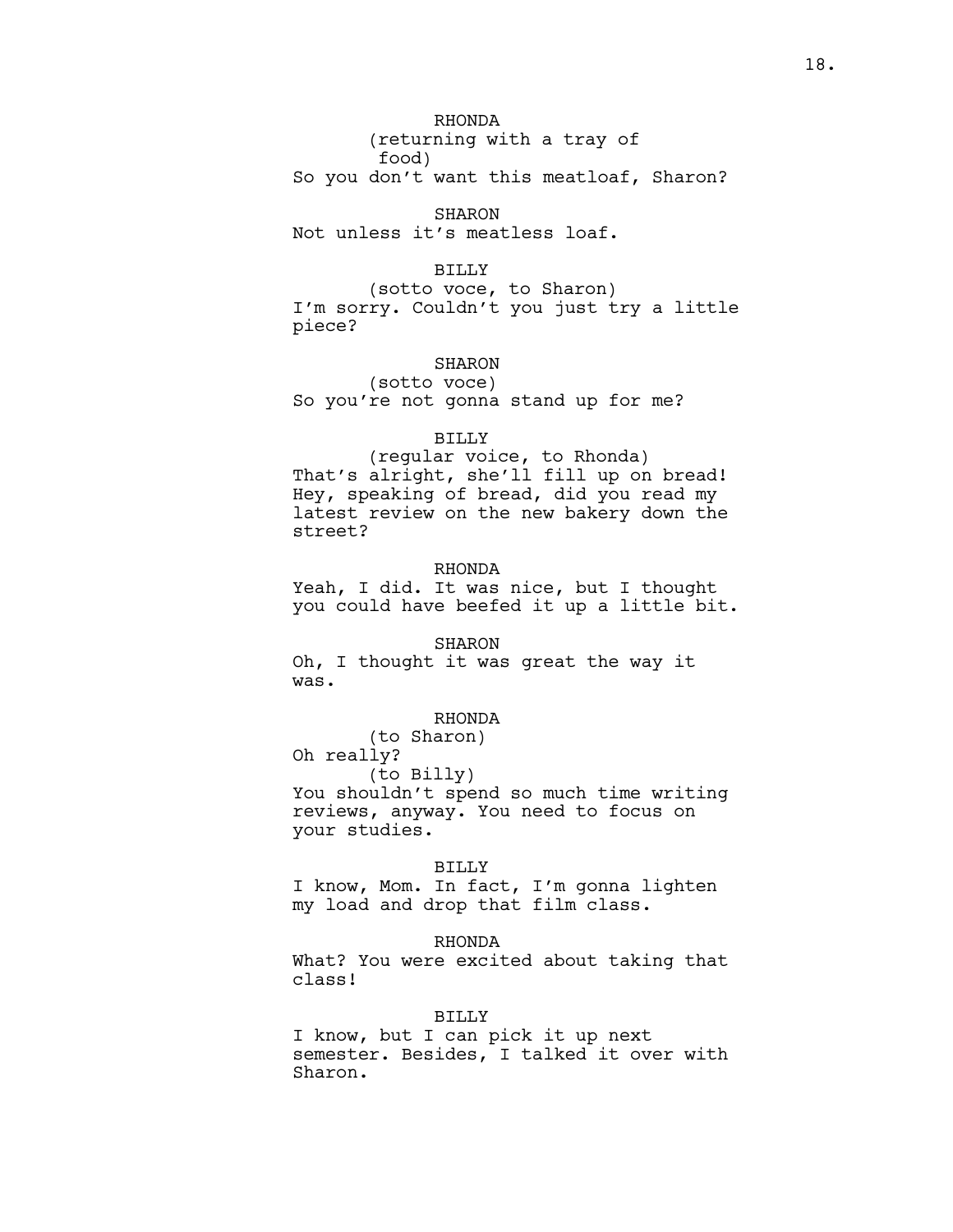RHONDA Sharon don't know you like I do!

SHARON Excuse me, but I know him pretty well.

RHONDA (to Sharon) Then why are you having him drop out?

BILLY I'm not dropping out!

RHONDA AND SHARON Stay out of this!

## BILLY

I am this!

Rhonda and Sharon continue to argue. Billy sneaks away and goes into the bedroom. Ron wakes up from his nap.

> RON (smirks and stretches out his arms) What a nice nap. Did I miss anything?

Billy frowns at Ron.

INT. OFFICER TOWNSEND'S APARTMENT - THE NEXT DAY

Officer Townsend and Gretch walk around the apartment.

GRETCH Nice place, Officer. I may have to come back here some time!

OFFICER TOWNSEND See, that right there will get this meeting ended quick!

GRETCH Alright, I'm just kidding.

OFFICER TOWNSEND Now let's start with sitting. You wait for the gentleman to pull out your chair.

GRETCH

I'll be the man.

OFFICER TOWNSEND Of course you will.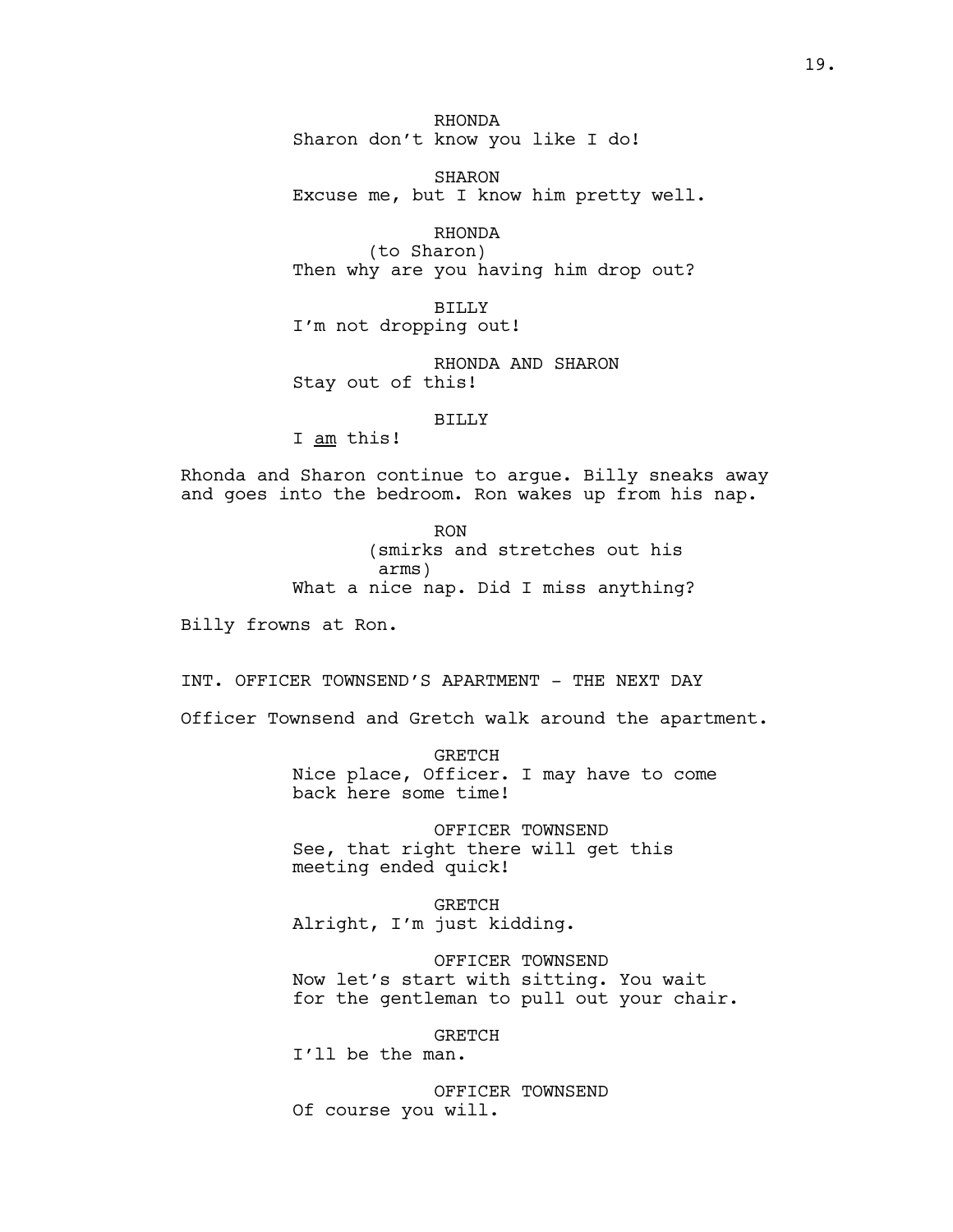They walk up to a table. Gretch holds the top of the chair.

> OFFICER TOWNSEND (CONT'D) Go ahead. It won't bite.

Gretch slowly pulls the chair out. Townsend begins to sit. Gretch continues to pull the chair out.

SFX: Townsend PLOPS down on the floor.

OFFICER TOWNSEND (CONT'D) Ow! You're supposed to push the chair back in so I can sit!

**GRETCH** See, you didn't tell me that. I'm gonna have to take notes.

OFFICER TOWNSEND You can't read!

**GRETCH** Potato, to-mah-to.

Officer Townsend sighs.

INT. OFFICER TOWNSEND'S APARTMENT - MOMENTS LATER

Officer Townsend and Gretch sit in chairs opposite each other.

> OFFICER TOWNSEND Now you want to sit like a lady. Instead of this...

Townsend sits with her right foot adjacent to her left knee.

> OFFICER TOWNSEND (CONT'D) ...you want to sit like this.

Townsend struggles to cross her legs.

OFFICER TOWNSEND (CONT'D) My legs are kinda big.

GRETCH

Just your legs?

OFFICER TOWNSEND I got it. Whoa!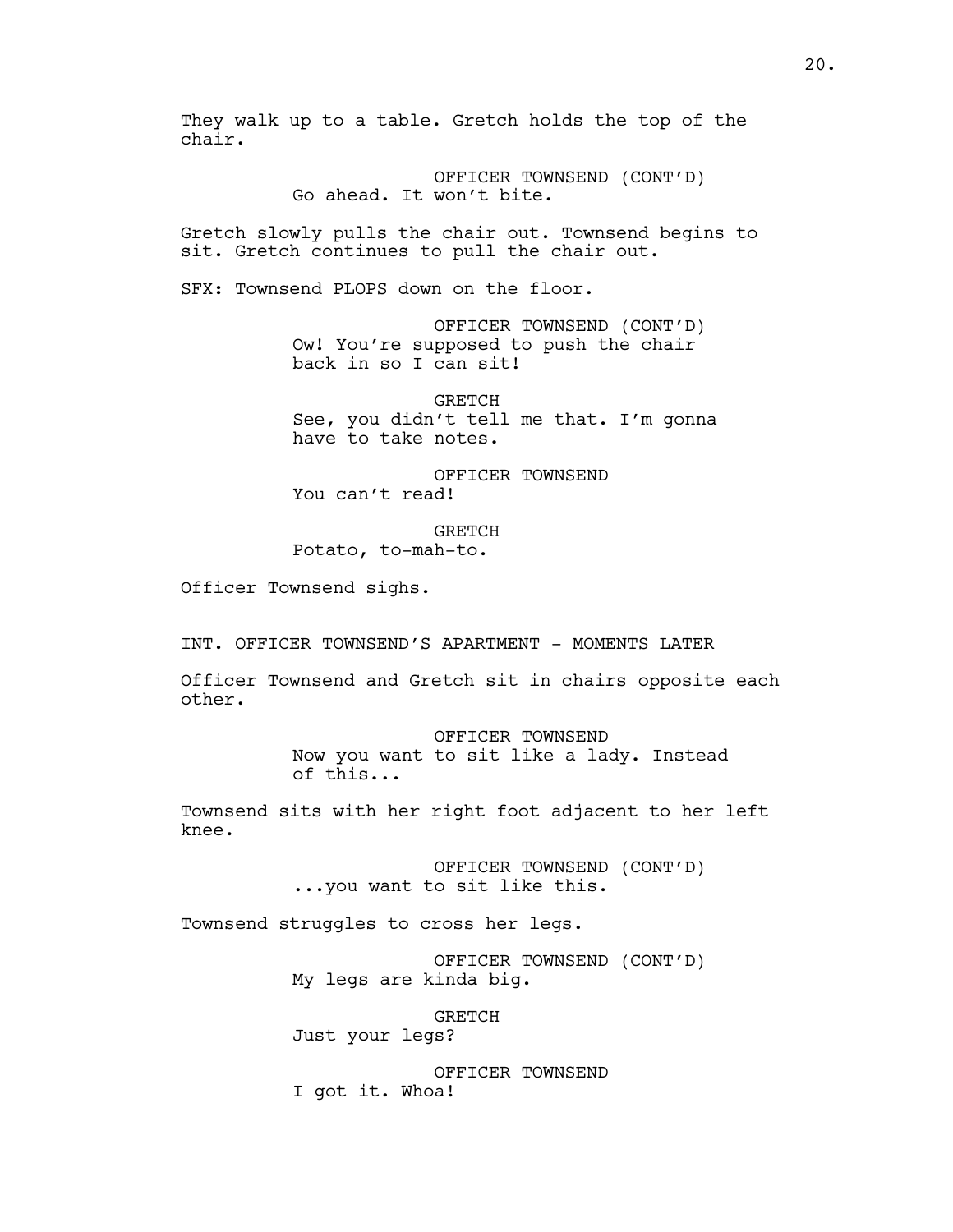SFX: Townsend PLOPS down on the floor again after falling out of her chair.

> GRETCH Does your insurance cover earthquake damage?

## OFFICER TOWNSEND

Shut up.

GRETCH I guess I'm gonna have to teach you. Watch.

Gretch crosses her legs.

GRETCH (CONT'D)

See?

Her gun slips out of her pocket and lands on the floor.

SFX: GUN SHOTS!

The bullets shoot through the ceiling. A MAN yells in pain.

> MAN Aarrgh! My good arm!

OFFICER TOWNSEND Uh, sorry, Mr. Allen. I'll arrest myself! (sotto voce) Not likely.

INT. BILLY AND RON'S ROOM - THE NEXT DAY

Rhonda and Sharon sit opposite of each other as Billy walks and talks.

> BILLY Look, it's important for my two favorite women to get along.

RHONDA I'm more than that. I'm your mother!

SHARON (to Rhonda) Yeah, you keep reminding us.

RHONDA (to Sharon) Girl, let me tell you something...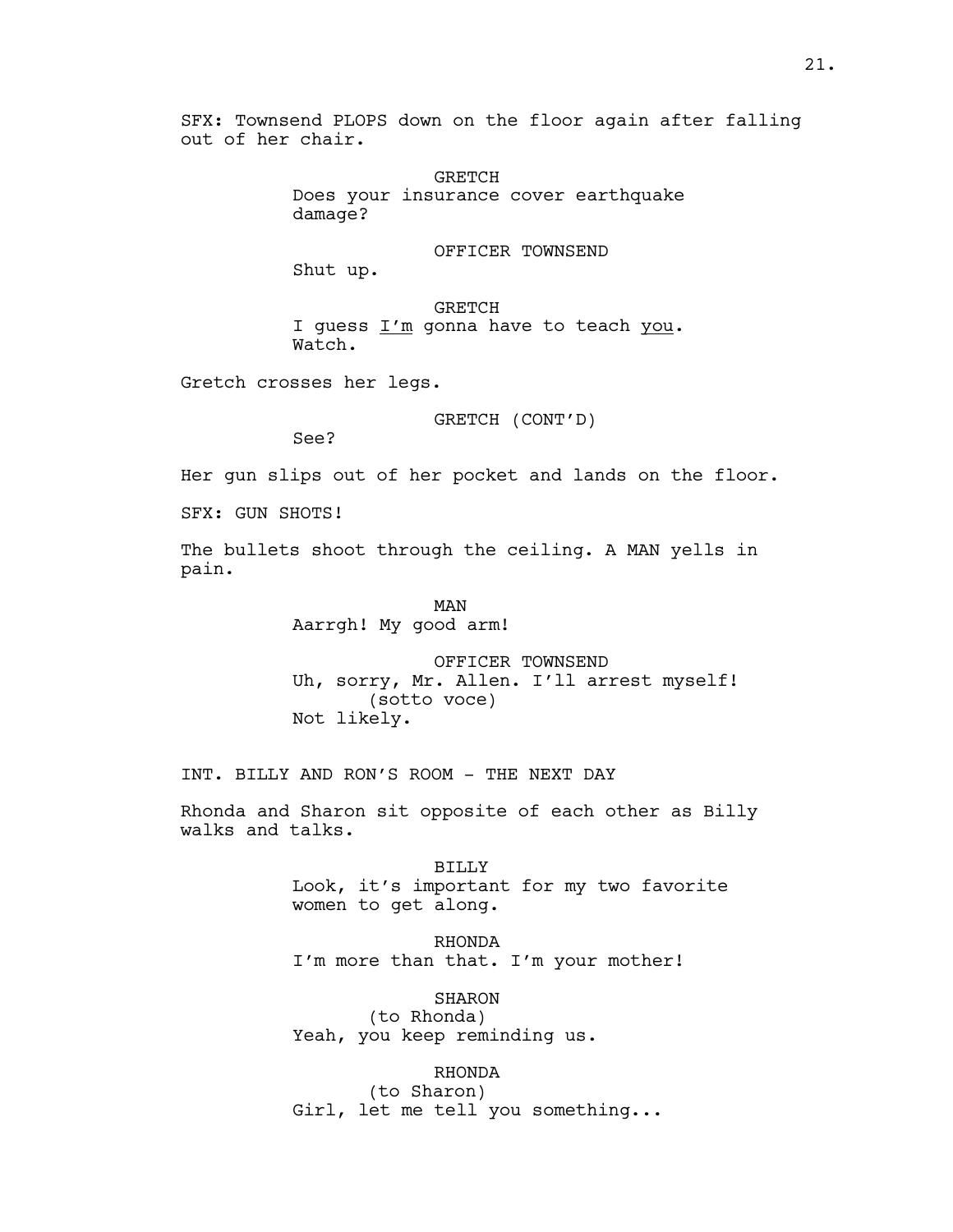He walks to the front door.

BILLY (CONT'D) And I'm locking the door. You guys ain't leaving until you two get along!

RHONDA You know, we can easily unlock the door and...

BILLY (as he exits) I have spoken!

Billy closes the door and locks it.

RHONDA (looks at the girl posters) Ugh. Stuck here in this man cave?

SHARON At least you don't have to sleep here.

Rhonda stares at her.

SHARON (CONT'D) And neither do I! 'Cuz I have my own place! With all girl stuff!

She gives a nervous chuckle, then sighs.

INT. NELSON HOUSE - DAY

Matt and Gretch sit in the living room. Eric enters and hangs up his cell phone.

ERIC

(to Gretch) That was Officer Townsend. She said that she'd be willing to finish training you, but you have to promise to stop shooting people.

#### GRETCH

(scoffs) Whatever. This is too much work. I'm gonna call the date off.

ERIC Well, if you think that's best.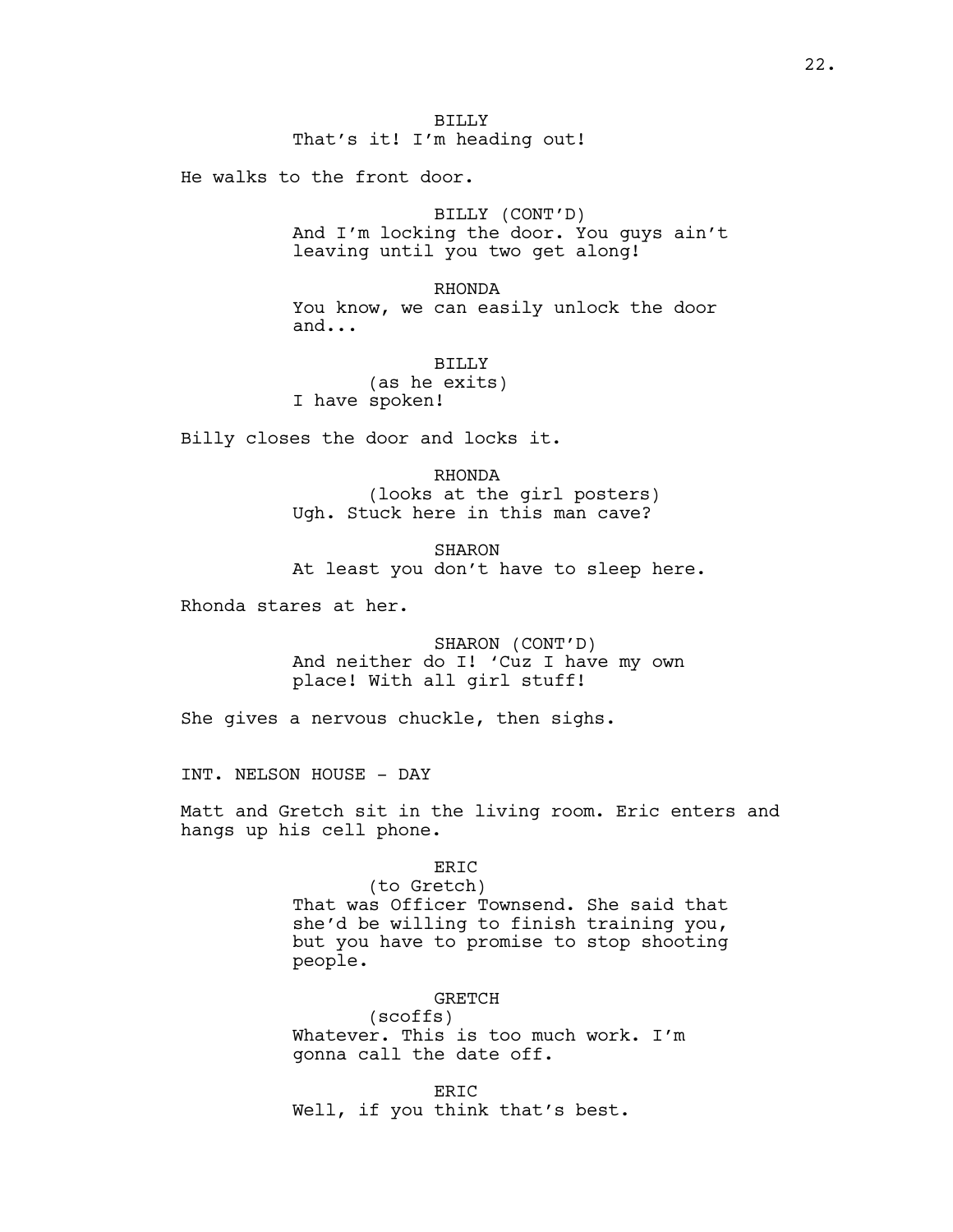**MATT** (stands up)

Okay, ya'll twisted my arm. Wait here.

Matt dashes away.

SFX: SWIPING SOUND!

Matt dashes back with a foot locker.

SFX: SWIPING SOUND!

MATT (CONT'D) Now this stays in this room.

He opens the foot locker. It has dresses, women's shoes, and accessories inside.

> MATT (CONT'D) Gretch, I'm gonna teach you how to walk, talk, and act like a woman!

Eric and Gretch stare at Matt.

MATT (CONT'D) Hey, I had five sisters, okay?

INT. NELSON HOUSE - MOMENTS LATER

Matt wears a pink dress, high heels, a wig, and makeup. Gretch wears a similar ensemble. Matt walks ladylike, and Gretch follows his lead.

> MATT There you go, you're getting it!

> GRETCH Aw, hell yeah! ...I mean, that's wonderful!

MATT Now we just need to fix your hair up, and you'll be all set.

ERIC I did not need to know this about you, Matt.

GRETCH Whatever it takes for me to impress this man.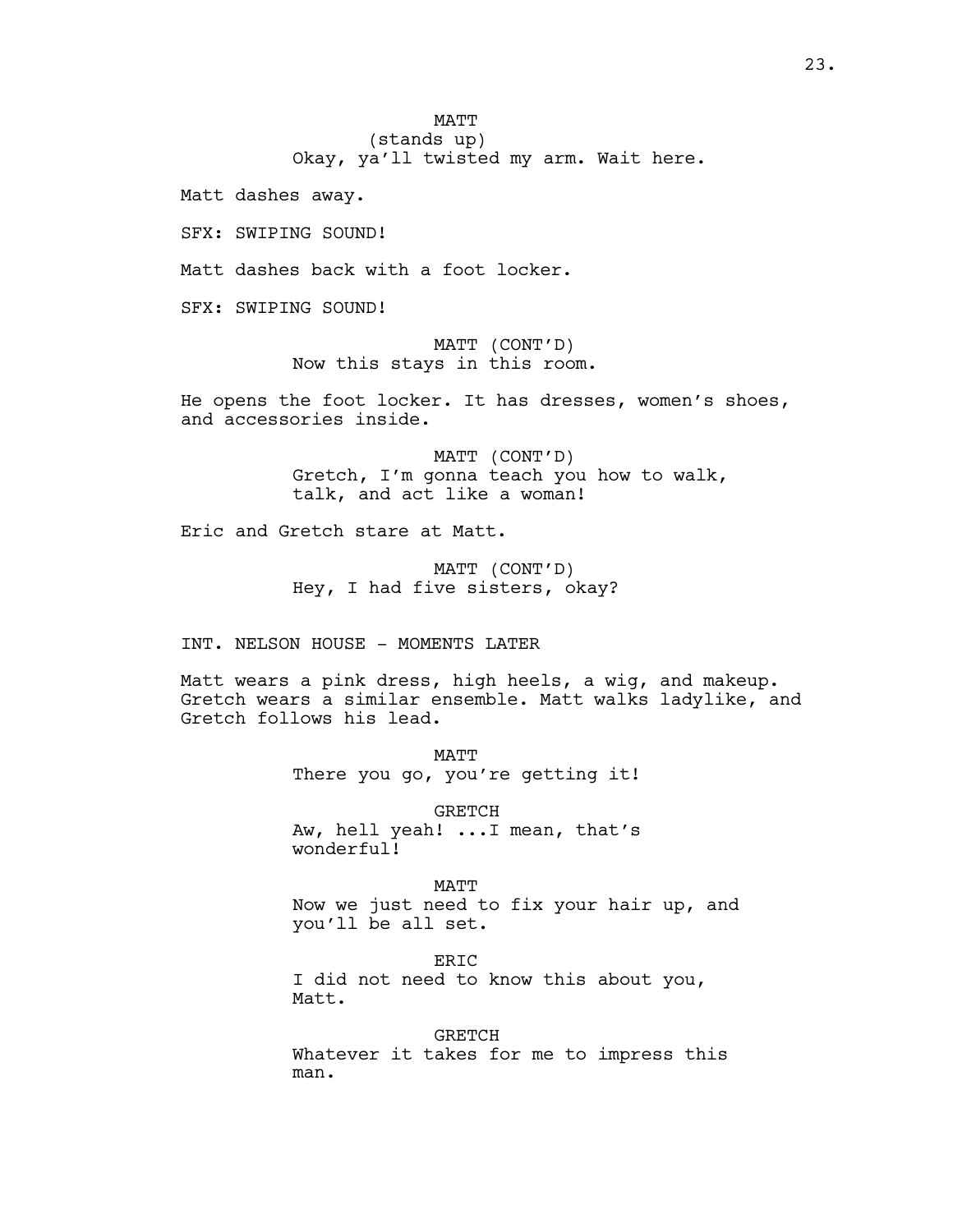ER<sub>IC</sub>

(to Gretch) He must have really done a number on you.

GRETCH Yep, he's the first guy I met who I don't want to pound his face in. How's this pose?

She poses along with Matt.

ERIC I'm getting outta here. I'm starting to get turned on...by Matt.

Eric quickly walks away.

INT. BILLY AND RON'S ROOM - LATER

Rhonda and Sharon sit opposite each other.

RHONDA I'm sick of my son thinking he knows what's best for me.

SHARON

That's all men.

## RHONDA

No, my husband ain't like that. It's just Billy. He needs to worry about himself!

## SHARON

Can't argue with that. I keep telling him to pick up after himself. Just because he goes to college doesn't mean he has to live like a college student.

#### RHONDA

Will he even stay in college? Every day, he wants to do something new. First, he wants to be a food critic. Next, he wants to go mountain climbing.

## SHARON

I know, right? Just pick one thing and stick with it!

EXT. BILLY AND RON'S ROOM - SAME

Billy and Ron approach the door to their room.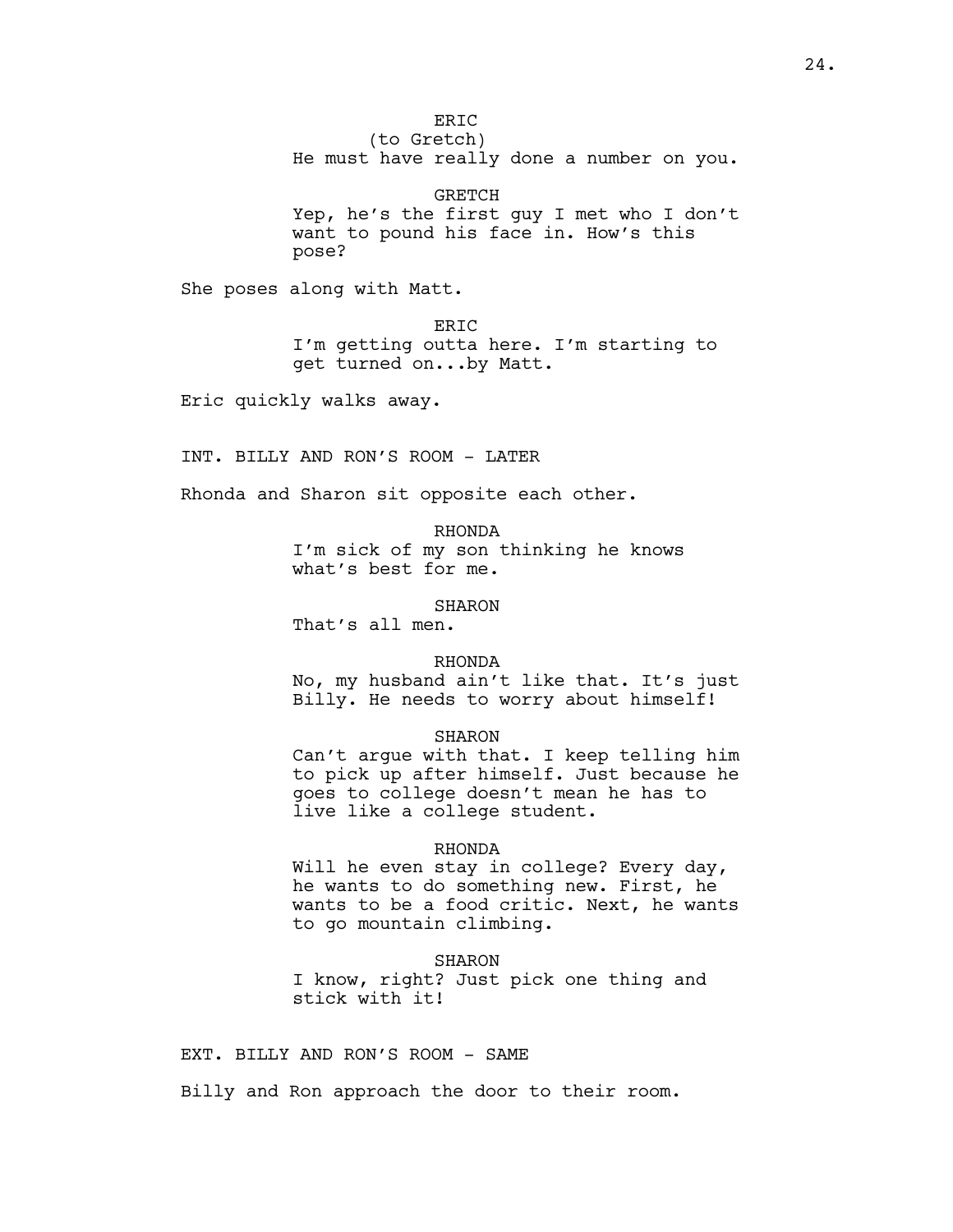BILLY I'll take them out to that restaurant down the street. They have vegan options, too.

Billy pulls out his keys.

RON Hey, be careful. You left two angry black women by themselves.

BILLY Oooh, you're right. (taking a deep breath) Okay, I'm going in.

Billy unlocks the door and quickly opens it.

BILLY (CONT'D) (loudly and swiftly) Ladies, let's go out to eat, my treat!

He holds out his wallet. Rhonda and Sharon walk past him and take it from him.

> SHARON No, we'll go. You stay here.

RHONDA And clean up this place, boy!

Rhonda and Sharon walk past Ron standing outside the door.

RHONDA (CONT'D)

You too!

RON (to Billy) You know, looking at your life makes me glad I get rejected so much.

INT. SCHOOL HALLWAY - DAY

Eric converses with friends. Jacob calls out from down the hall.

> **JACOB** Yo, Nelson! Front and center!

Eric sighs and walks toward him.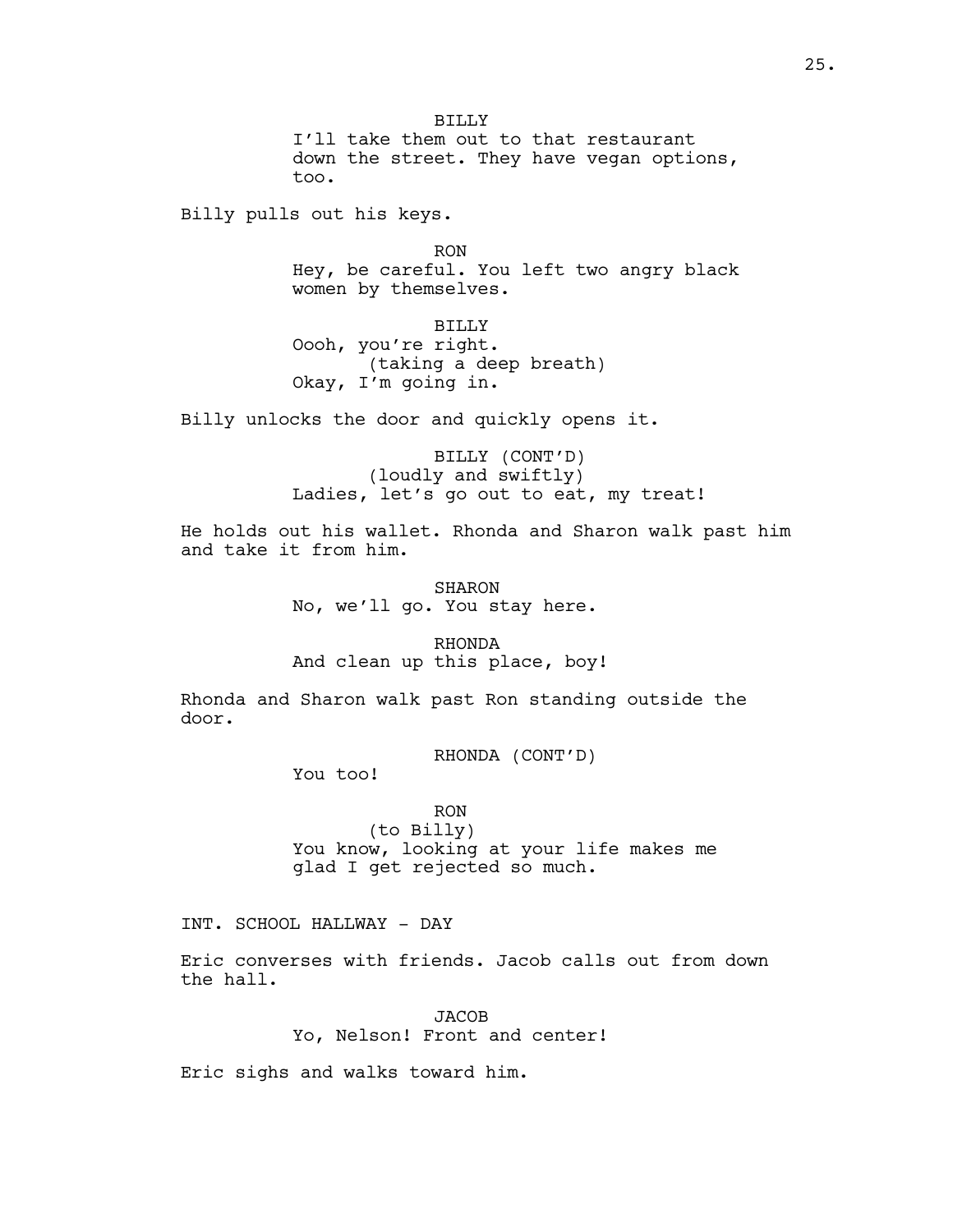What's up, Jacob? How's your sister doing? **JACOB** How's she doing? Let me tell ya. FLASHBACK - INT. POSH RESTAURANT - EVENING Gretch, wearing a pink dress with curly hair and high heels, walks with George, wearing a green suit, to a table. JACOB (V.O.) She and her dorky date get to the restaurant. He goes... GEORGE (MOUTHING JACOB'S V.O.) Let me get that chair for you, darling. He pulls the chair out for Gretch. JACOB (V.O.) Then she goes... GRETCH (MOUTHING JACOB'S V.O. IN A GIRLY VOICE) And I will wait for you to push the seat underneath my rear. Thank you, dear. George pushes the seat in, and Gretch sits. George takes his seat. JACOB (V.O.) Then he goes... GEORGE (MOUTHING JACOB'S V.O.) What looks delicious to you, dear? JACOB (V.O.) Then she goes... GRETCH (MOUTHING JACOB'S V.O. IN A GIRLY VOICE) Well, I... ERIC (V.O.) Jacob, you don't have to do their voices. JACOB (V.O.) Okay.

ER<sub>IC</sub>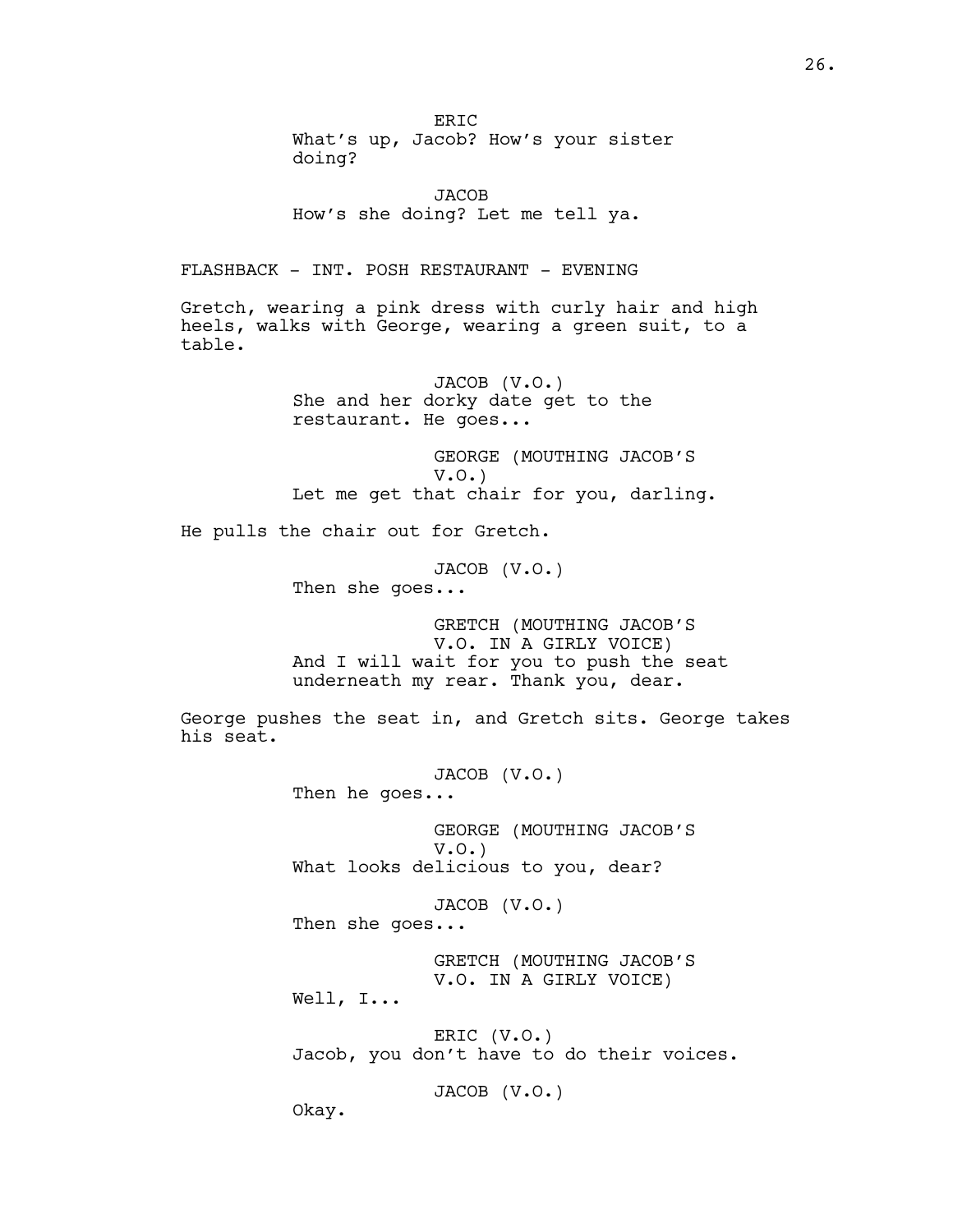# **GRETCH**

(in her normal voice) Well, I like the Ceasar salad.

GEORGE (in his normal voice) Come on, money is no problem.

GRETCH Fine, I'll have the prime rib sandwich.

GEORGE I knew you people liked stuff like that.

GRETCH What's that supposed to mean?

## GEORGE

Nothing. Just that you don't usually go into these nice restaurants, so you don't know what to order.

## **GRETCH**

And how do you know what restaurants I've been to?

## GEORGE

Aren't you from the north side? There are hardly any posh restaurants over there, darling.

GRETCH Wow. I can't believe I tried to change myself for you, hoping you'd date me.

# GEORGE

Date you? (snooty chuckle) That's quite a laugh. Do you know what my friends and associates would think?

GRETCH

You know what I think?

She throws her wig off, pulls out a handgun from her purse, and sticks George up.

> GRETCH (CONT'D) You need to run that watch, and your wallet!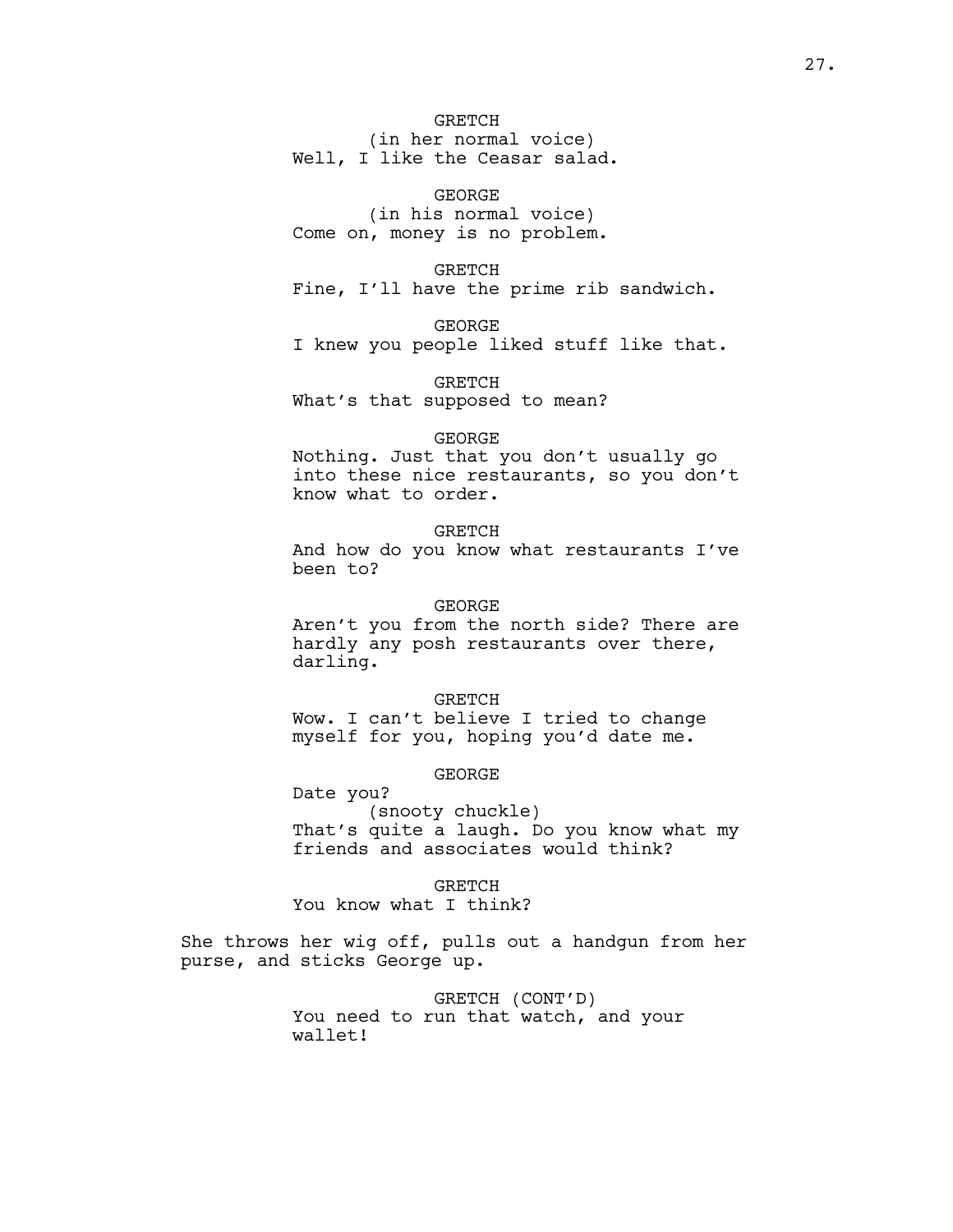GEORGE (stares at her) There it is, Gretchen. I like this side of you. This is really a turn-on!

GRETCH Too late. Hand them over. (shouts out to the restaurant) And that goes for the rest of you yuppies! And waiter, give me four lobsters to go!

BACK TO PRESENT DAY

## **JACOB**

So she robbed everybody, Townsend arrested her, and she's back in jail. She said she'd rather be there than pretend to be something she's not.

**ERIC** Wow, I literally don't know what to say.

JACOB At least she was happy for a few days. And if she's happy, so am I, I guess.

ERIC So I guess everything's back to normal?

JACOB Yeah, and speaking of back to normal... (grabbing Eric by his collar and sticking out his fist) ...gimme your lunch money, punk!

Eric sighs, digs in his pocket, and gives Jacob money.

JACOB (CONT'D) Yeah, that's right!

Jacob begins to stomp away, then turns back around to Eric.

JACOB (CONT'D)

And...thanks.

Jacob continues to stomp away. Eric gives a smirk.